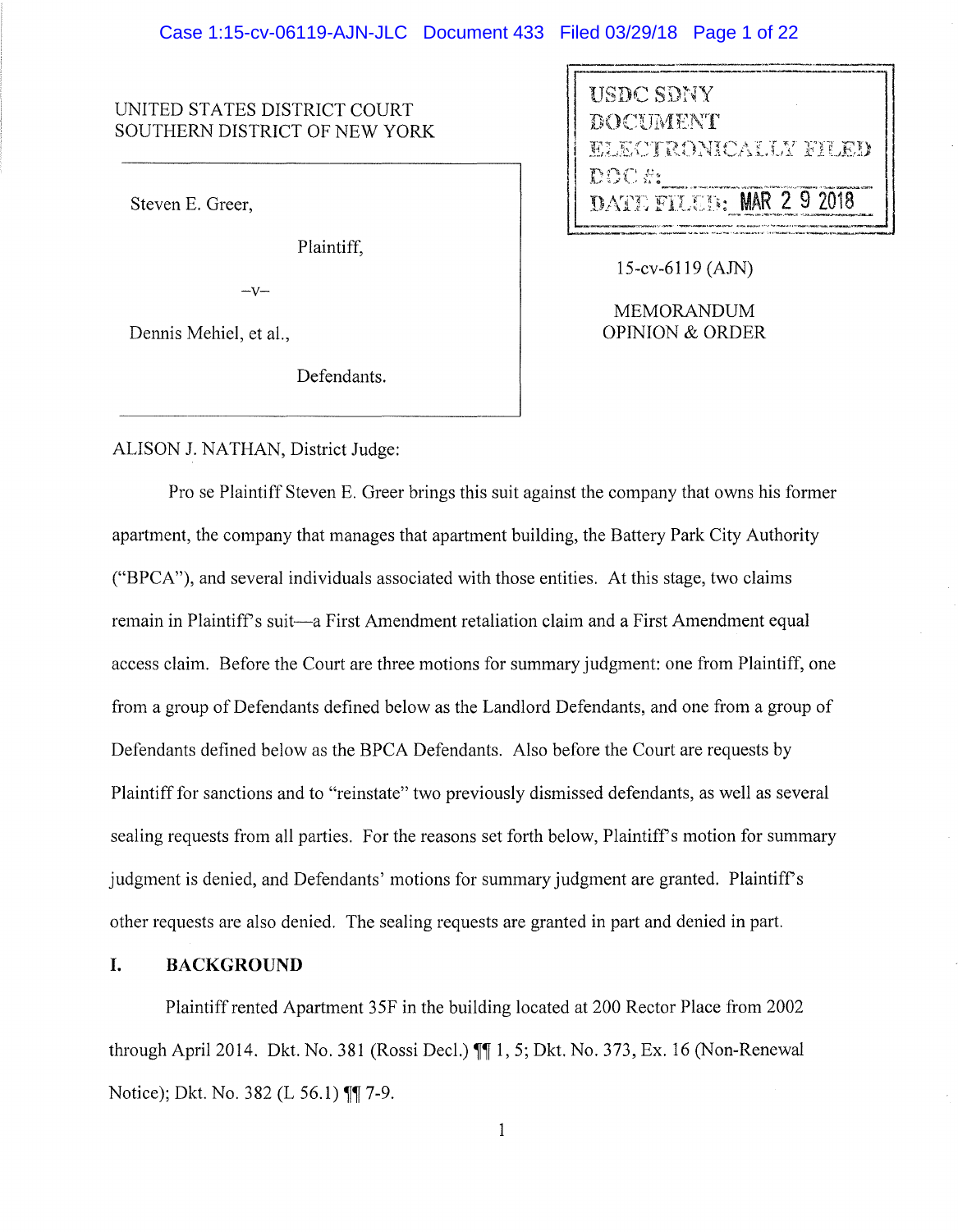# Case 1:15-cv-06119-AJN-JLC Document 433 Filed 03/29/18 Page 2 of 22

At all relevant times, Milford Management ("Milford") managed the property located at 200 Rector Place. L 56.1 ¶ 2; Rossi Decl. ¶¶ 1-2. Stephen Rossi is the Vice President and Director of Management Services for Milford. Rossi Decl. 1. Mariners Cove Site B Associates ("Mariners Cove"), where Howard Milstein is a partner, owns certain units in the building located at 200 Rector Place. Rossi Decl.  $\P\P$  1-2. Janet Martin is involved in the management of properties that Milstein has an interest in. Rossi Decl.  $\parallel$  2. Milstein, Rossi, Martin, Milford, and Mariners Cove comprise the "Landlord Defendants."

The BPCA owns the land on which 200 Rector Place is located. *See* Rossi Decl.  $\blacksquare$  54, 59-60; Dkt. No. 376 (Hyman Decl.) ¶ 5. The BPCA is a New York State public benefit corporation. *See* N.Y. Pub. Auth. Law§ 1973(1). The membership of the BPCA consists of seven members, a majority of which constitutes "a quorum for the transaction of any business or the exercise of any power or function of the authority." N.Y. Pub. Auth. Law  $\S 1973(1)$ , (7). The members elect one of themselves as chairman, and the BPCA may delegate to one or more members, officers, agents, or employees "such powers and duties as it may deem proper." N.Y. Pub. Auth. Law § 1973(2), (7). The BPCA has the power to "acquire, lease, hold, mortgage and dispose of real property." N.Y. Pub. Auth. Law § 1974(3). Beginning June 20, 2012, Dennis Mehiel was the Chairman and CEO of the BPCA. Dkt. No. 375 (Mehiel Decl.)  $\P$  1. At all times relevant to this litigation, Robert Serpico served as the Chief Financial Officer of the BPCA. Dkt. No. 374 (Serpico Decl.)  $\P$  1. The Court refers to Serpico and the BPCA, together, as the "BPCA Defendants."

In 2009, Plaintiff created a blog called BatteryPark.TV, where he published articles about the BPCA's activities. Dkt. No. 377 (BPCA 56.1)  $\sqrt{9}$ ; Dkt. No. 394 (Pl. Counter to BPCA 56.1) <sup>~</sup>9. According to one BPCA employee, Plaintiffs reporting angered Serpico, who told the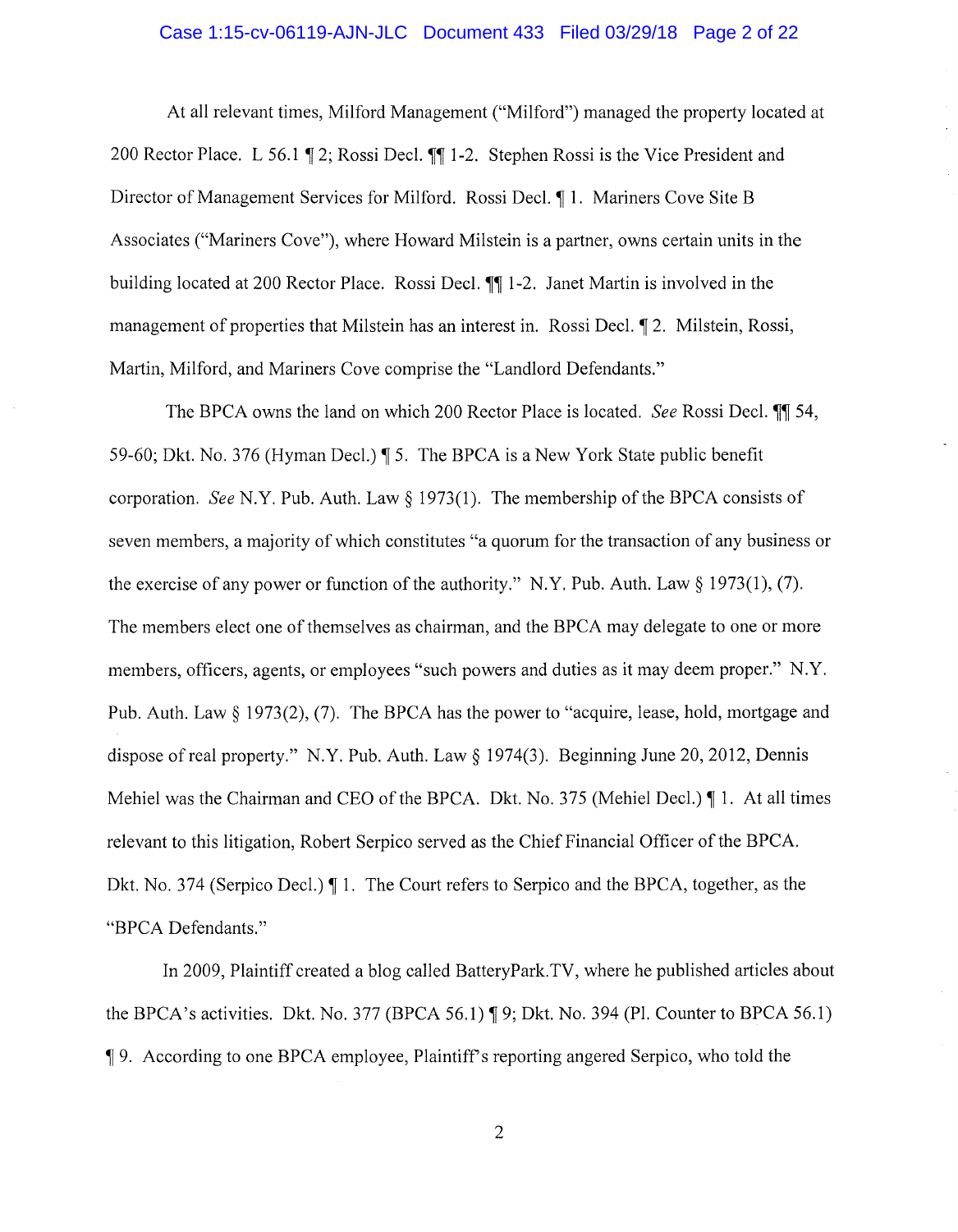### Case 1:15-cv-06119-AJN-JLC Document 433 Filed 03/29/18 Page 3 of 22

BPCA staff that the blog was not credible and discouraged the staff from reading it. Dkt. No. 395,Ex.16(FordDepo.)at 10:15-11:7.

Serpico and Rossi sometimes met for lunch or coffee, including one such meeting during the fall of 2013. *See Serpico Decl.* [3; Rossi Decl. [1] 61-63; Dkt. No. 395, Ex. 20 (Swanson Depo.) at 21:8-22:4.

In a letter dated January 24, 2014, Milford informed Plaintiff that his lease would not be renewed and instructed him to vacate his apartment by April 30, 2014. Non-Renewal Notice. Plaintiff insists that there is no proof that he failed to pay rent, *see, e.g.,* Dkt. No. 368 (Pl. 56. l) <sup>~</sup>28, but there is evidence in the record that Plaintiff often submitted late payments or owed money on his apartment. *See* Greer Ex. T (Greer Checks); Dkt. No. 373, Ex. 25 (Spreadsheet); Dkt. No. 381, Ex. 6 (7/2/12 Email from Greer); Dkt. No. 381, Ex. 7 (7/30/12 Email Rossi-Greer); Dkt. No. 381, Ex. 9 (9/27/12 Greer-Hill Emails); Dkt. No. 381, Ex. 10 (12/6/12 Email from Greer); Dkt. No. 381, Ex. 11 (3/20/13 Greer-Hill Emails); Dkt. No. 381, Ex. 12 (4/25/13 Email from Greer); Dkt. No. 381, Ex. 15 (5/16/13 Email from Greer); Dkt. No. 381, Ex. 16 (8/7/13 Email from Greer); Dkt. No. 381, Ex. 17; Dkt. No. 381, Ex. 20 (7/3/12 Greer-Rossi Emails). Though disputed, there is also some evidence that the Landlord Defendants took legal action against other tenants when they owed two months' rent or more. *See L* 56.1 ¶ 55, 58, 60; Dkt. No. 381, Exs. 34-43.

When one BPCA employee asked Serpico "if [Serpico] had anything to do with Greer not getting his lease renewed," Serpico, according to the employee, "visibly smirked, shrugged," and did not answer the question. Swanson Depo. at 19:9-21, 24:7-20.

Despite the non-renewal notice, Plaintiff did not vacate his apartment by April 30, 2014. *See* BPCA 56.1 ¶ 13; Pl. Counter to BPCA 56.1 ¶ 13. Accordingly, Mariners Cove began an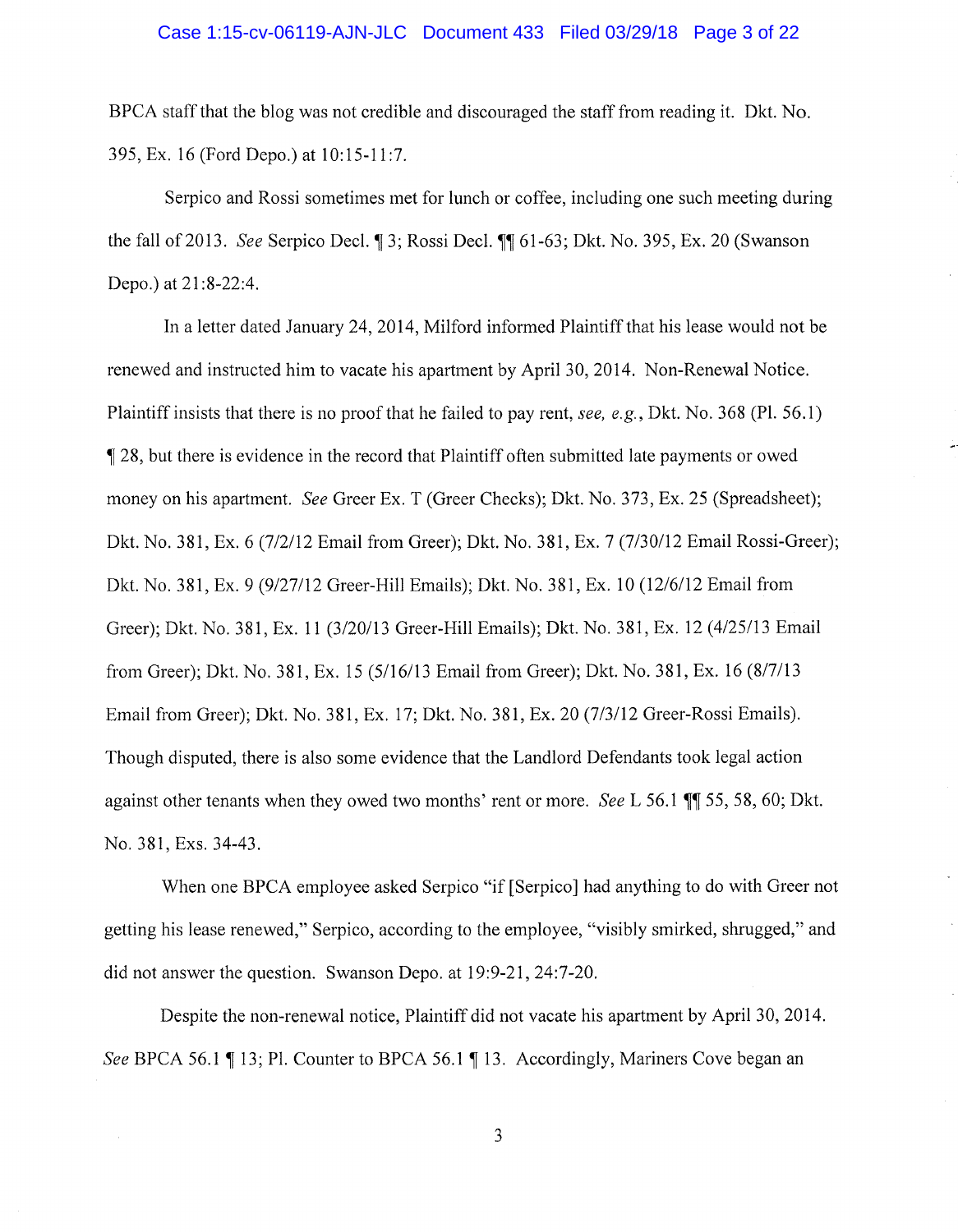### Case 1:15-cv-06119-AJN-JLC Document 433 Filed 03/29/18 Page 4 of 22

eviction proceeding against Plaintiff. *See* Pl. 56.1 ¶ 46. In response to an email from Plaintiff warning Defendants not to delete any emails, Serpico emailed Rossi on May 28, 2014, and asked, "Is [Plaintiff] now evicted? Where is he living?" Dkt. No. 374, Ex. 1 (5/28/14 Serpico Email).

Plaintiff was ultimately evicted from his apartment in the spring of 2016. Dkt. No. 184, Ex. D (Housing Court Decision).

Defendants contend that Plaintiff regularly harassed and bothered BPCA employees and Battery Park City residents. *See, e.g.*, BPCA 56.1 ¶ 14. Plaintiff denies those accusations and emphasizes that any alleged misconduct occurred after Plaintiff's lease was not renewed. Pl. Counter to BPCA 56.1  $\P$  14. However, there is evidence that the BPCA Defendants were aware of at least one incident in which Plaintiff acted antagonistically before January 2014. *See* Dkt. No. 373, Ex. 11 (March 11, 2013 Email) (detailing an incident in which a woman called the police because Plaintiff was yelling at her and trying to videotape her).

Plaintiff attended the BPCA board meeting held on June 9, 2015. BPCA 56.1  $\P$  40-42; Pl. Counter to BPCA 56.1  $\P$  41. At the end of the meeting, the BPCA board transitioned to an executive session, which was closed to the public. *See* BPCA 56.l ~ 43; Pl. Counter to BPCA 56.1  $\P$  41-42. However, Plaintiff refused to leave the meeting room. BPCA 56.1  $\P$  44; Pl. Counter to BPCA 56.1 ¶43. Kevin McCabe, Mehiel's Chief of Staff, asked Plaintiff to leave the room and advised Plaintiff that if he did not leave the police would be called. BPCA 56.1  $\mathbb{I}$  44-48; Pl. Counter to BPCA 56.1 ¶ 47. Plaintiff then left the room. Pl. Counter to BPCA 56.1 ¶ 48.

After the June 9, 2015, board meeting, Mehiel decided to exclude Plaintiff from the BPCA offices, including future BPCA board meetings, to ensure safety and minimize disruptions. Mehiel Deel.~~ 13-15; *see also* Dkt. No. 373, Ex. 3 (McCabe Depo.) at 32:24-33:3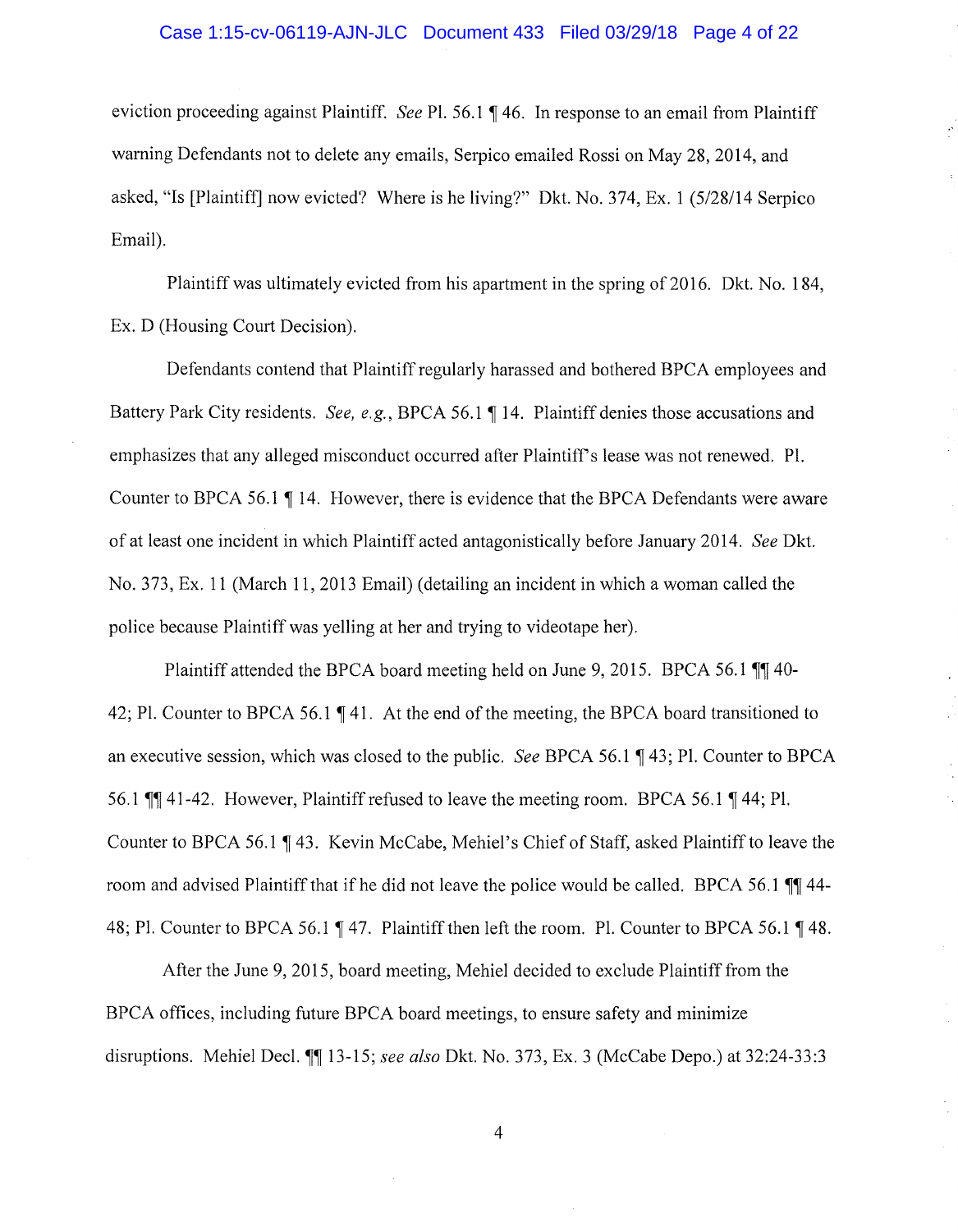#### Case 1:15-cv-06119-AJN-JLC Document 433 Filed 03/29/18 Page 5 of 22

(McCabe stating that Mehiel directed security to ban Plaintiff from BPCA offices because of Plaintiffs "abusive and disruptive behavior"); Dkt. No. 376, Ex. 13 (6/9/15 Email from Mehiel) (instructing security to exclude Plaintiff from the BPCA office because of his "[clonsistent] hostile behavior"). According to Mehiel, the BPCA could have reviewed that decision but chose not to. Mehiel Decl. 1 16. Instead of attending the July 29, 2015 BPCA board meeting, Plaintiff was allowed to watch a live video feed of the meeting in a building several blocks away from the BPCA main offices. *See* Mehiel Decl. 14; BPCA 56.1 156; Pl. Counter to BPCA 56.1 150.

On August 4, 2015, Plaintiff filed a complaint in this action. Dkt. No. 1. He filed a Second Amended Complaint on November 4, 2015. Dkt. No. 85 (SAC). Plaintiff alleged, inter alia, that Defendants violated his First Amendment rights. Specifically, he claimed that the nonrenewal of his lease, which led to his ultimate eviction, was the result of a conspiracy by the Landlord Defendants and the BPCA, Mehiel, and Serpico to retaliate against Plaintiff for his blog. *See* SAC **11** 42-43, 64. In addition, Plaintiff claimed that the BPCA, Mehiel, and Serpico unlawfully excluded him from the July 2015 board meeting. *See SAC* **11** 68-73. Plaintiff initially sought an order enjoining Defendants from evicting him. *See* SAC ¶ 36; Dkt. No. 2. On February 24, 2016, the Court denied Plaintiff's motion for a preliminary injunction enjoining the then-ongoing eviction proceedings in state court. Dkt. No. 138.

Defendants filed motions to dismiss, Dkt. Nos. 102, 114, which the Court granted in part and denied in part on September 30, 2016, <sup>1</sup> see Dkt. No. 177. Relevant here, the Court granted a motion to dismiss the retaliation claim against Mehiel but denied the motion to dismiss that

 $<sup>1</sup>$  The Court granted the motion to dismiss Plaintiff's First Amendment claim alleging harassment</sup> by security officers, Dkt. No. 177 at 6, his claim for a suhstantive violation of the Fair Housing Act, Dkt. No. 177 at 15-19, his claim for retaliation under the Fair Housing Act, Dkt. No. 177 at 19-21, and his defamation claim, Dkt. No. 177 at 21-23. The Court later denied Plaintiffs motion to dismiss the Landlord Defendants' counterclaim for attorney's fees. *See* Dkt. No. 425.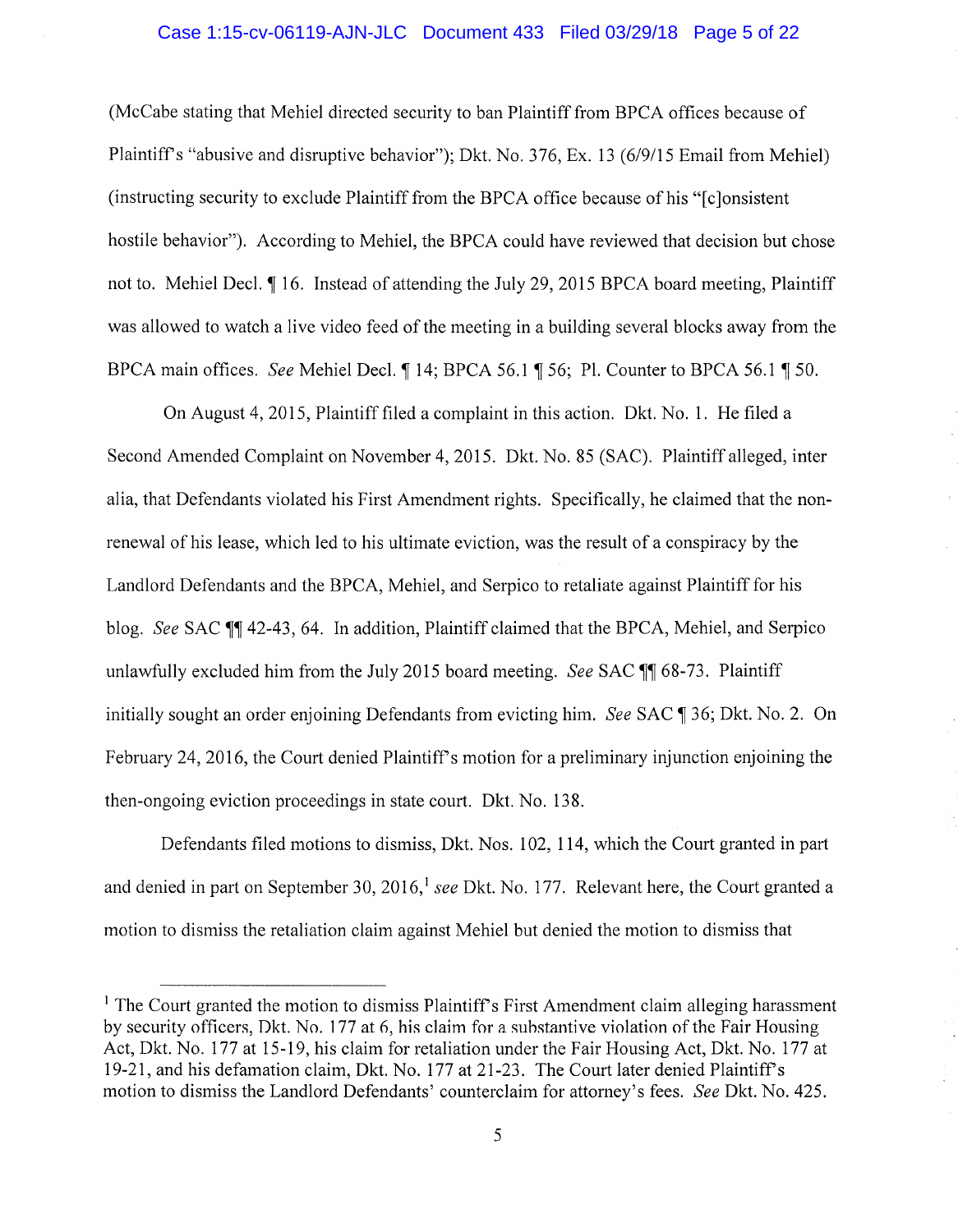## Case 1:15-cv-06119-AJN-JLC Document 433 Filed 03/29/18 Page 6 of 22

claim against the Landlord Defendants, the BPCA, and Serpico. *See* Dkt. No. 177 at 6. The Court also granted a motion to dismiss the second claim-unlawful exclusion from the board meeting-against Mehiel and Serpico but allowed the claim to continue against the BPCA. *See*  Dkt. No. 177 at 6. Accordingly, at this point, Plaintiff has two remaining claims: (1) a First Amendment retaliation claim against Defendants BPCA and Robert Serpico (the "BPCA Defendants") and Defendants Mariners Cove Site B Associates, Howard Milstein, Steve Rossi, Janet Martin, and Milford Management (the "Landlord Defendants"), and (2) a First Amendment equal access claim against the BPCA.

The Landlord Defendants and the BPCA Defendants each move for summary judgment. Dkt. Nos. 371, 379. Plaintiff also moves for summary judgment. Dkt. No. 366.

## **II. MOTIONS FOR SUMMARY JUDGMENT**

### **A. Legal Standard**

A party is entitled to summary judgment only if there is no genuine dispute of material fact and the movant is entitled to judgment as a matter of law. *Ramos v. Baldor Specialty Foods, Inc.,* 687 F.3d 554, 558 (2d Cir. 2012). In reviewing the evidence on a motion for summary judgment, courts construe the evidence in the light most favorable to the nonmoving party and draw all reasonable inferences in that party's favor. *Id.* "A fact is material if it might affect the outcome of the suit under the governing law, and an issue of fact is genuine if the evidence is such that a reasonable jury could return a verdict for the nomnoving party." *Id.* (quoting *Niagara Mohawk Pcrwer Corp. v. Hudson River-Black River Regulating Dist.,* 673 F.3d 84, 94 (2d Cir. 2012)).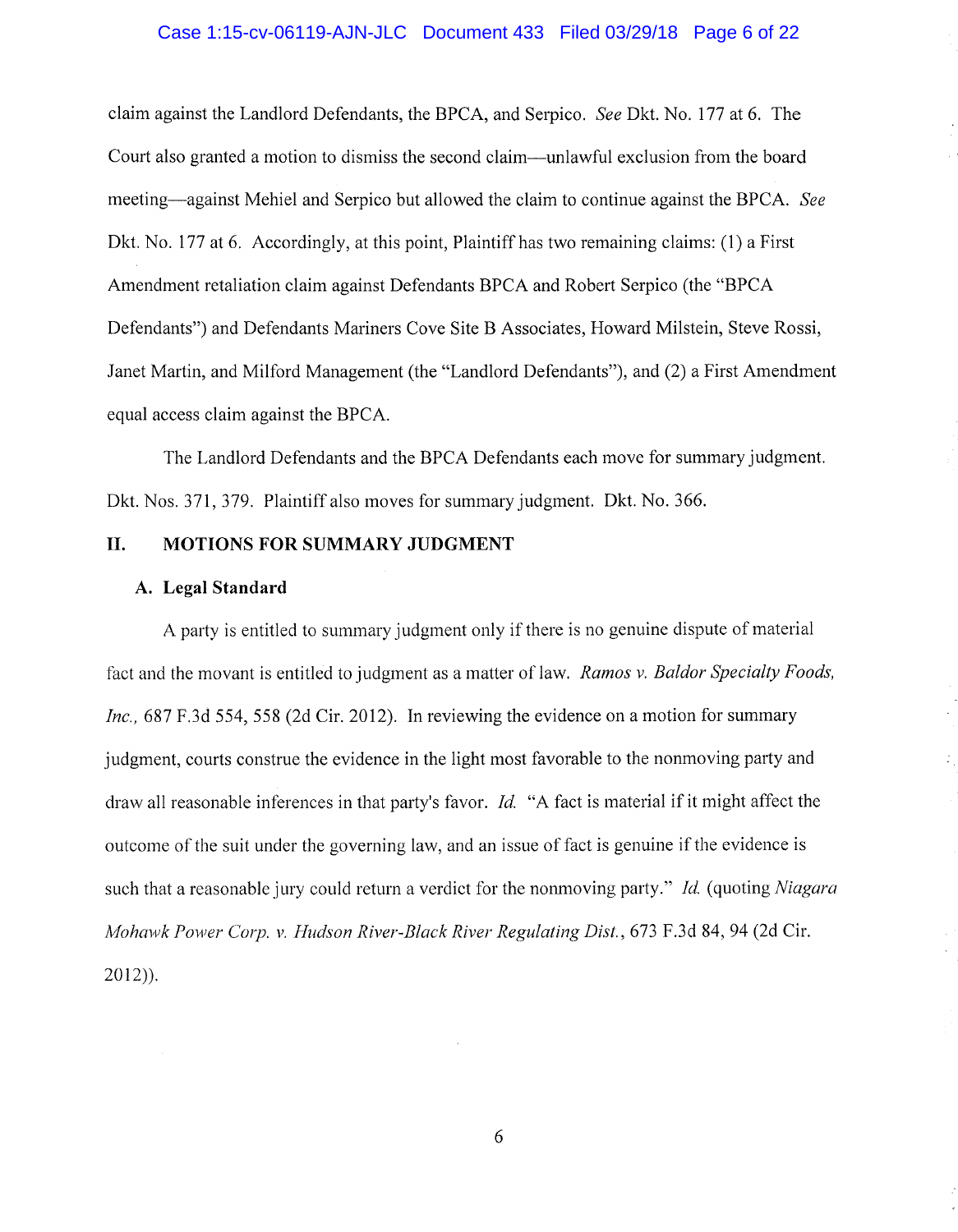### **B. First Amendment Retaliation Claim**

Plaintiff contends that he is entitled to summary judgment because he has established Defendants' liability on his First Amendment retaliation claim. Dkt. No. 367 (Pl. Memo) at 12- 19. Each set of Defendants has cross-moved for summary judgment on the claim.

Because the Landlord Defendants are private actors, to succeed on his § 1983 claim against them Plaintiff must demonstrate that they conspired with the BPCA Defendants, who are state actors, to retaliate against Plaintiff. *See Pangburn v. Culbertson,* 200 F.3d 65, 72 (2d Cir. 1999) ("To prove a § 1983 conspiracy, a plaintiff must show: (1) an agreement between ... a state actor and a private entity; (2) to act in concert to inflict an unconstitutional injury; and (3) an overt act done in furtherance of that goal causing damages."). The BPCA Defendants and the Landlord Defendants contend there is no evidence of a conspiracy between them; Plaintiff argues that the evidence clearly establishes that a conspiracy existed. *See* Pl. Memo at 12-16; Dkt. No. 380 (L Memo) at 7-10; Dkt. No. 372 (BPCA Memo) at 3-7. The Landlord Defendants further argue that, even if there were evidence of a conspiracy, they would be entitled to summary judgment because Plaintiff's failure to pay rent on time and his harassment of building tenants and staff caused the Landlord Defendants not to renew Plaintiff's lease. L Memo at 10-18.

Assuming arguendo that sufficient evidence exists to support a conclusion that the BPCA Defendants and the Landlord Defendants conspired to retaliate against Plaintiff, Defendants are entitled to summary judgment on Plaintiff's First Amendment retaliation claim because there is no genuine issue of material fact that could lead a reasonable juror to conclude that Defendants retaliated against Plaintiff.

To succeed on a First Amendment retaliation claim, a plaintiff must prove that "(1) he has an interest protected by the First Amendment; (2) defendants' actions were motivated or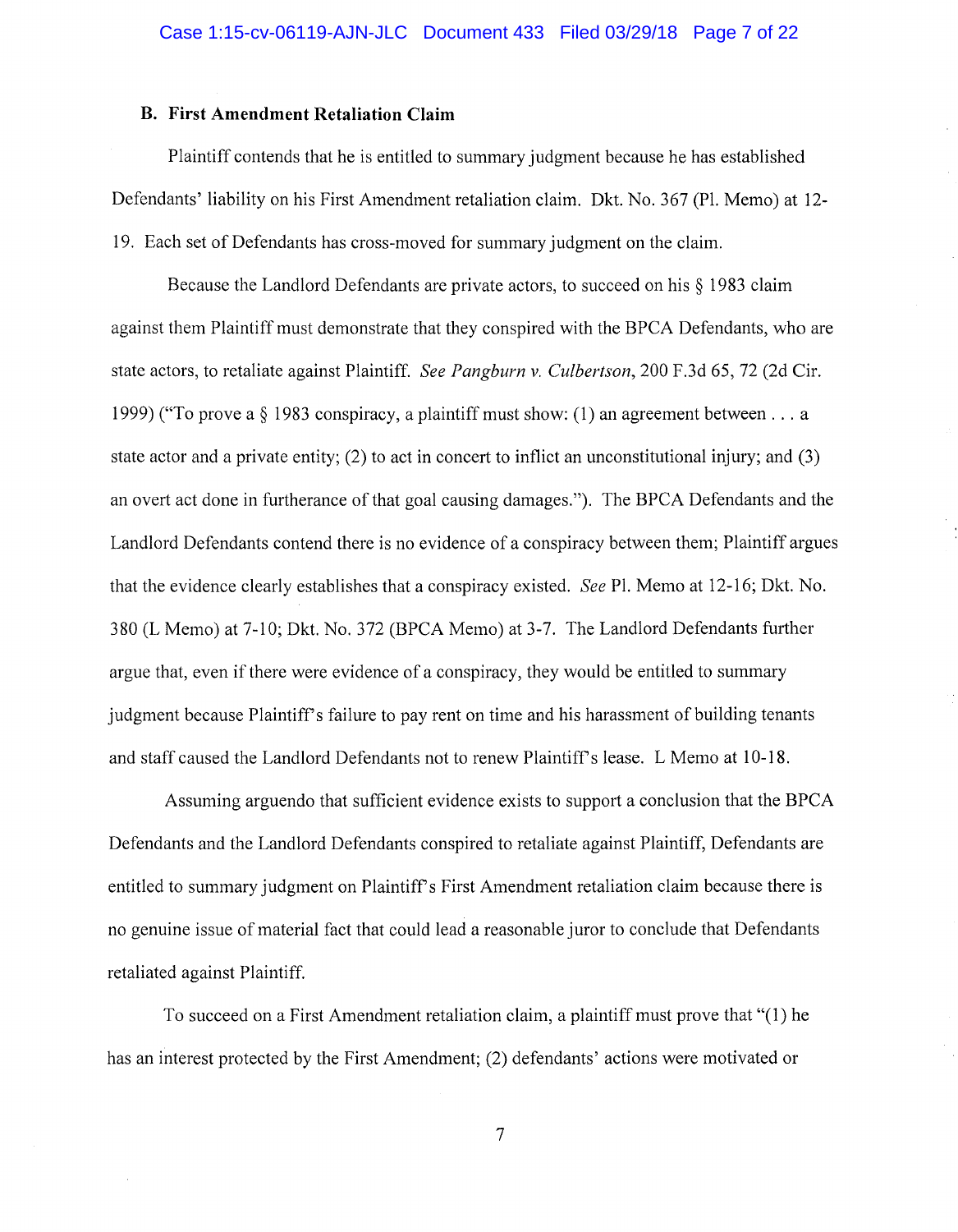### Case 1:15-cv-06119-AJN-JLC Document 433 Filed 03/29/18 Page 8 of 22

substantially caused by the exercise of that right; and (3) defendants' actions caused" the plaintiff some injury. *Curley v. Village of Suffern,* 268 F.3d 65, 73 (2d Cir. 2001); *see also Beechwood Restorative Care Center v. Leeds,* 436 F.3d 147, 152 (2d Cir. 2006) ("To survive summary judgment on a section 1983 First Amendment retaliation claim a plaintiff must demonstrate that he engaged in protected speech, and that the speech was a substantial or motivating factor in an adverse decision taken by the defendant."). "A causal relationship [between the protected activity and the adverse action] can be demonstrated either indirectly by means of circumstantial evidence, including that the protected speech was followed by adverse treatment, or by direct evidence of animus." *Wrobel v. County of Erie,* 692 F.3d 22, 32 (2d Cir. 2012); *see also Gorman-Bakos v. Cornell Co-op Extension of Schenectady County,* 252 F.3d 545, 554 (2d Cir. 2001) (explaining that a causal connection may be established by showing that the adverse action closely followed the protected activity). In the context of speech-based retaliation, the defendant may prevail "by demonstrating by a preponderance of the evidence that it would have taken the same adverse action in the absence of the protected speech." *Mandell v. County of Suffolk,* 316 F.3d 368, 382 (2d Cir. 2003); *see also Mt. Healthy Sch. Dist. Bd. of Educ. v. Doyle,* 429 U.S. 274, 286-87 (1977) (same).

Here, the heart of the retaliation issue is whether the non-renewal of Plaintiff's lease was motivated by Plaintiffs exercise of his First Amendment right. Because the record could not lead a reasonable juror to conclude that it was, Defendants are entitled to summary judgment on this claim.

Plaintiff's evidence of retaliation rests on little more than speculation. Although Serpico was aware of and disapproved of Plaintiff's blog, *see* Ford Depo. at 9:15-11:7, and may have been involved in the decision not to renew Plaintiffs lease, *see, e.g.,* Swanson Depo. at 19:9-21,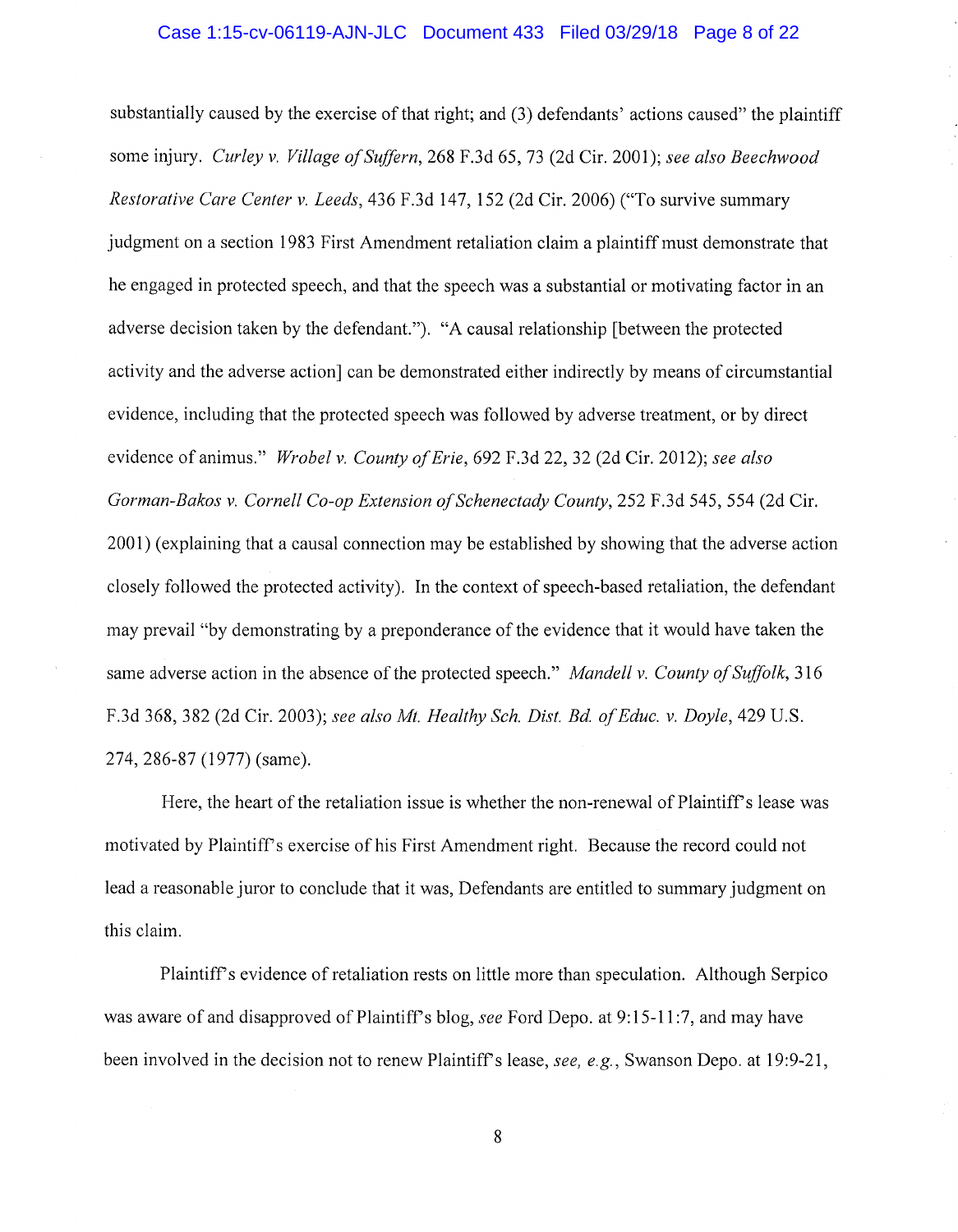#### Case 1:15-cv-06119-AJN-JLC Document 433 Filed 03/29/18 Page 9 of 22

24:7-20, there is no evidence in the record that Serpico wanted to harm Plaintiff *because of*  Plaintiff's blog. Indeed, Plaintiff had been operating his blog for several years before the nonrenewal of his lease, BPCA 56.1  $\parallel$  9; Pl. Counter to BPCA 56.1  $\parallel$  9; Pl. 56.1  $\parallel$  2, and at all times during that period Serpico was the Chief Financial Officer of the BPCA, Serpcio Decl.  $\llbracket 1$ .

By contrast, the record contains extensive evidence to support a conclusion that Defendants would not have renewed Plaintiff's lease even in the absence of Plaintiff's blog.

Most significantly, the undisputed record demonstrates that Plaintiff did not consistently pay rent on time. Copies of rent checks from Plaintiff show that he paid rent late on several occasions throughout 2012 and 2013. *See* Greer Ex. T ("Greer Checks") (check dated January 1, 2013, for December rent; check dated February 19, 2013, for January rent; check dated March 1, 2013 for February and March rent; check dated March 31, 2013 for March rent---presumably for the amount remaining after the March 1, 2013 check; check dated December 25, 2013, for December rent); Dkt. No. 381, Ex. 17 (check dated August 31, 2012, for August and September rent; check dated December 1, 2012, for November rent); *see also* Dkt. No. 184, Ex. A (filings in housing court listing payments owed by Plaintiff). In addition, emails between the Landlord Defendants and Plaintiff from 2012 and 2013 reveal discussions in which Plaintiff acknowledges that he owes money to the Landlord Defendants. *See 7130112* Email Rossi-Greer (Plaintiff explaining to Rossi that he is "getting some banking matters corrected" and will bring a check shortly for money that was "outstanding" from July); 8/7/13 Email from Greer (Plaintiff stating, "I screwed up. I recently closed an account but failed to throw away that checkbook .... I mistakenly gave you a check from the wrong closed out account."); *see also 712112* Email from Greer (Plaintiff stating that rent for June 2012 and July 2012 would be arriving soon); 9/27/12 Greer-Hill Emails (showing that Plaintiff owed unpaid storage fees); 12/6/12 Email from Greer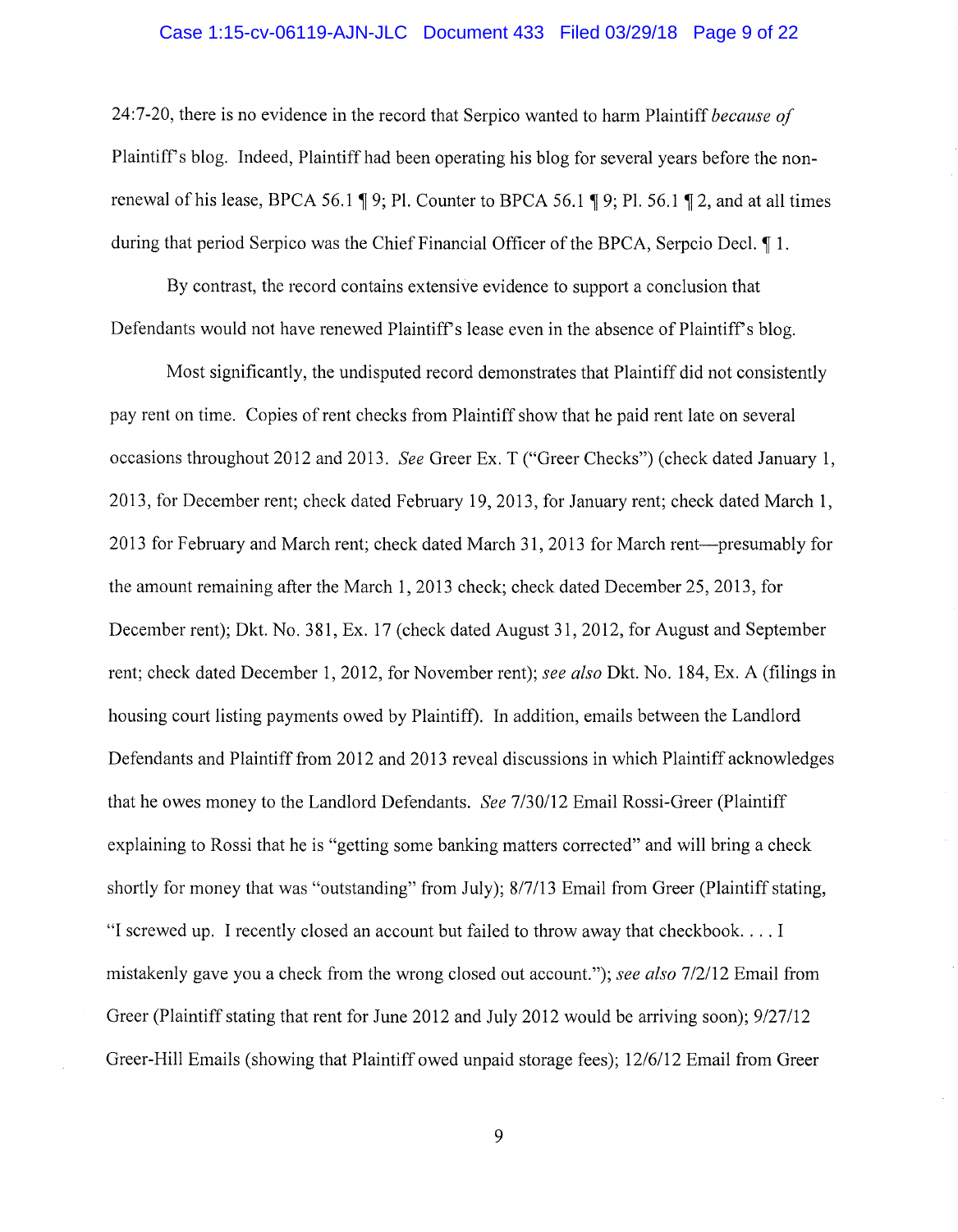#### Case 1:15-cv-06119-AJN-JLC Document 433 Filed 03/29/18 Page 10 of 22

("I see that I owe as of today \$4,142 for apartment rent, including December, and \$214 for storage. *I did miss a few months* (but not 6!).") (emphasis added)); 5/16/13 Email from Greer (Plaintiff stating that he would drop off the May rent if he receives his countersigned lease); 7 /3/12 Greer-Rossi Emails (Rossi explaining that a late fee would be charged for the June rent). Although in one email from April 2013, Plaintiff claims that he paid rent every month for 11 years, *see 4125113* Email from Greer, the evidence outlined above shows that he did not pay that rent on time. And even in that April 2013 email Plaintiff admits that he owes a balance in excess of \$3000. 4/25/13 Email from Greer.

Besides the contemporaneous admissions by Plaintiff of his late payments, Plaintiff has also made statements recognizing that the evidence produced in this litigation demonstrates that he failed to consistently pay his rent on time. For example, Plaintiff cites to rent checks for the years 2012 and 2013 and states that they prove "he paid on the first of the month *and was never more than 30-days late.*" Pl. 56.1 ¶ 31 (emphasis added). Plaintiff also recognizes that there were " $\lceil \text{ol} \rceil$  olingoing disagreements over the actual balances owed." Pl. 56.1  $\lceil \cdot 31 \rceil$ . In addition, Plaintiff acknowledges that a spreadsheet submitted by the BPCA Defendants, Dkt. No. 373, Ex. 25<sup>2</sup>, shows that Plaintiff had "running balances equal to two-months or more of rent," Pl. Counter to BPCA 56.1 ¶ 81. However, Plaintiff argues that the balance appears because Milford was late in processing his payments. Pl. Counter to BPCA 56.1 ¶ 81. Nevertheless, although there are emails indicating that the Landlord Defendants sometimes reduced the amounts that Plaintiff owed in response to his protestations, *see* Dkt. No. 370, Ex. W, there is no evidence that

<sup>&</sup>lt;sup>2</sup> Plaintiff refers to Docket Number 373, Exhibit 17 in his Counter Statement to the BPCA Defendants' 56.1 Statement, but it appears from the context of Plaintiff's Counter Statement and the 56.1 Statement that he is countering that Plaintiff likely intended to reference Exhibit 25.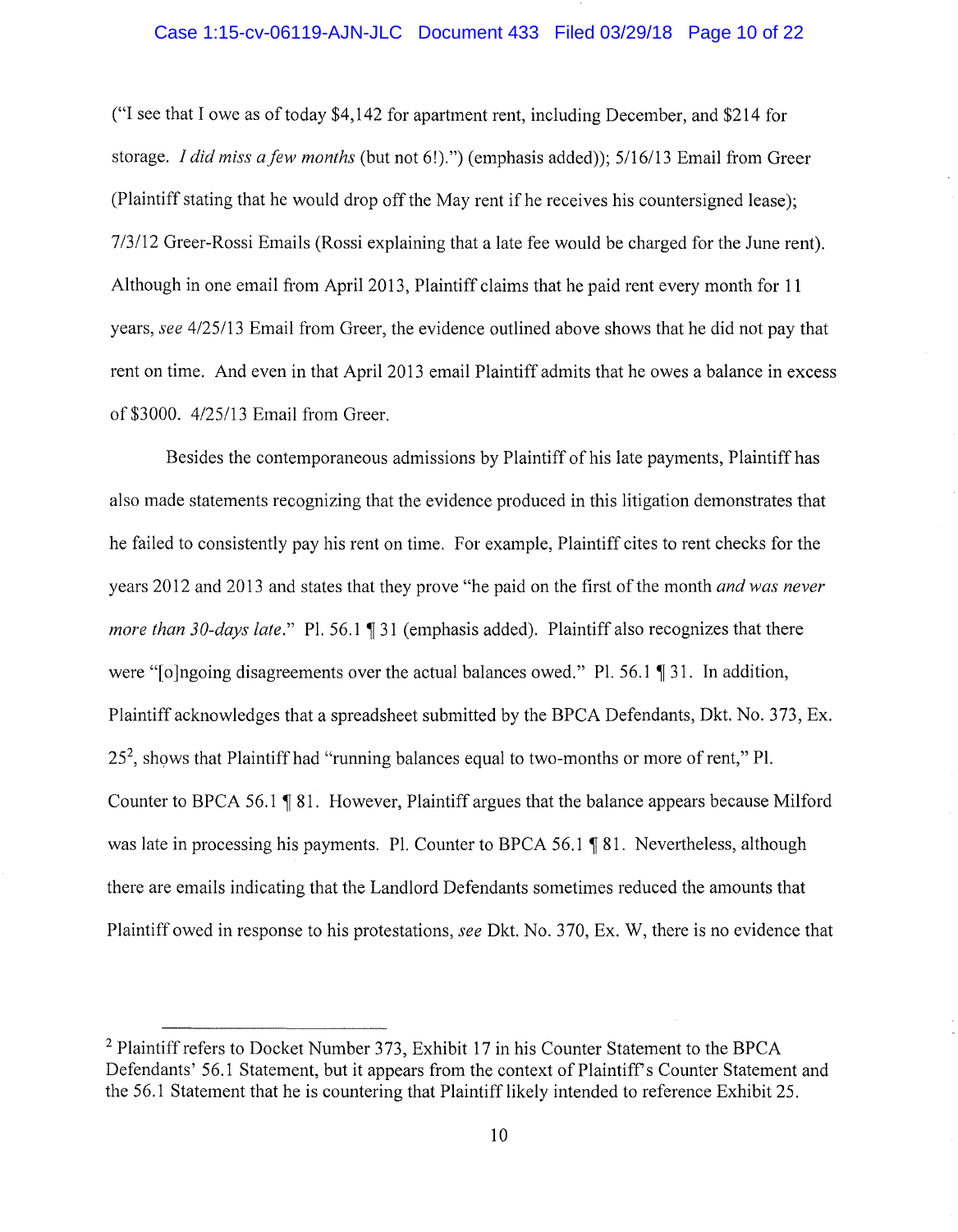### Case 1:15-cv-06119-AJN-JLC Document 433 Filed 03/29/18 Page 11 of 22

the Landlord Defendants' accounting system was inaccurate-or at least that its inaccuracy accounts for every late payment by Plaintiff.

In his final counter-argument to the overwhelming evidence of his non-payment of rent, Plaintiff asks why, if he was "truly failing to pay rent for two-months at a time" the Landlord Defendants renewed his lease in 2012 and 2013. *See* Pl. Counter to BPCA 56.1 ¶ 81. Although the record provides no clear answer why Plaintiff's lease was not renewed in 2014 as opposed to any other year, there is no evidence that Plaintiff's blog motivated the non-renewal.

Furthermore, there is evidence that the Landlord Defendants took legal action against other tenants who owed amounts comparable to that owed by Plaintiff. Rossi Decl.  $\P$  42-50. Plaintiff adamantly disputes that conclusion and insists that there is no evidence the other tenants were taken to court or evicted. *See* Dkt. No. 397 (Pl. Counter to Landlord 56.1) ¶ 53. Plaintiff is correct that Defendants have not provided eviction notices or court filings for other tenants. But the "Legal Action Update Report" shows when legal action was taken against a particular tenant, and the Reports in the record show that action was often taken when tenants owed two months' rent. *See* Dkt. No. 381, Exs. 34-43.

Finally, Defendants argue that incidents of harassment by Plaintiff also contributed to the decision not to renew Plaintiff's lease and to his ultimate eviction. However, several of the incidents that Defendants highlight occurred *after* the non-renewal of Plaintiff's lease on January 24, 2014. The Court declines to consider those incidents because they could not have motivated the non-renewal of Plaintiff's lease. Nevertheless, there is evidence that the BPCA Defendants were aware of at least one instance of Plaintiffs antagonistic behavior before January 2014. *See*  March 11, 2013 Email (describing an incident in which Plaintiff yelled at a woman and tried to videotape her, prompting the woman to call the police).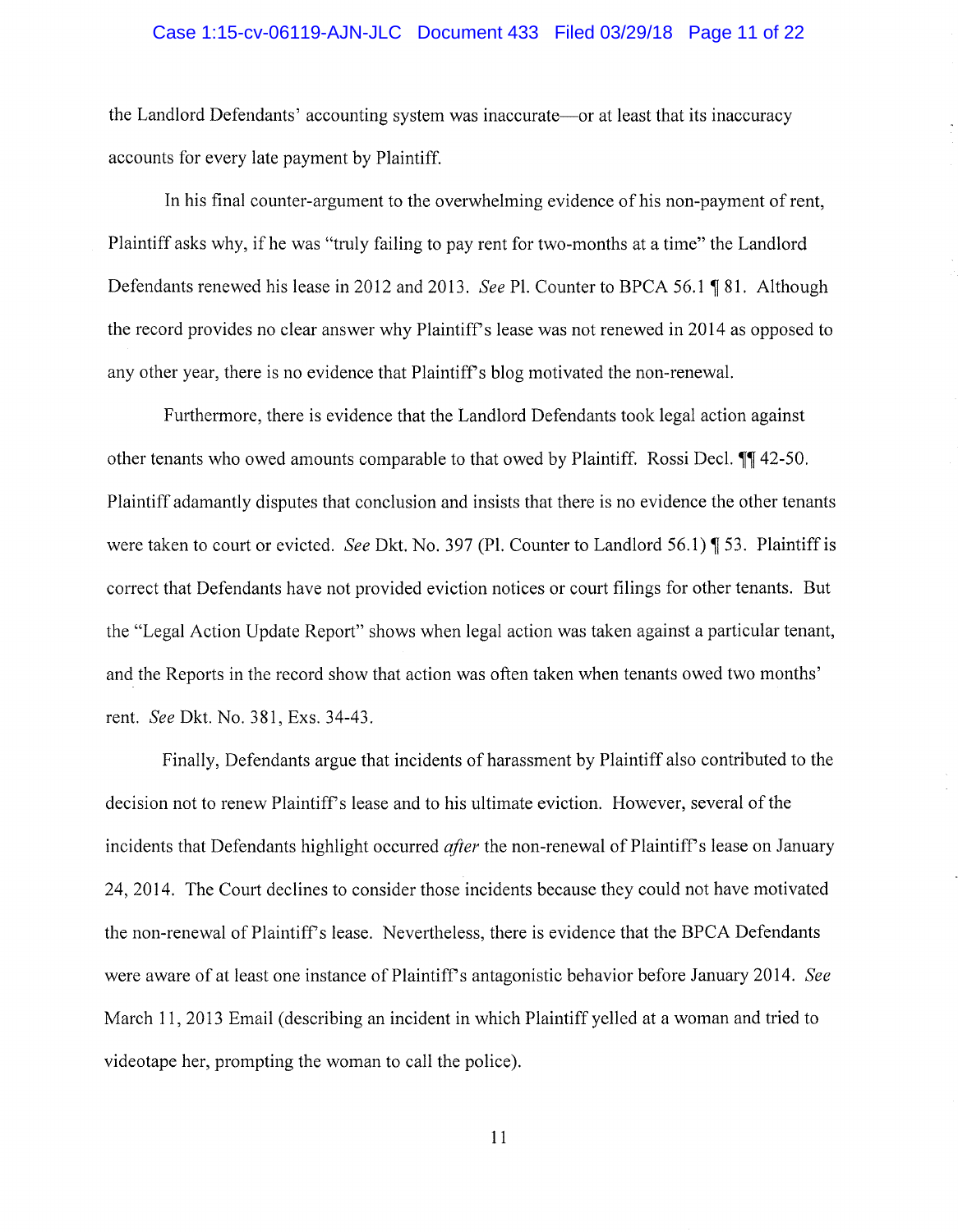### Case 1:15-cv-06119-AJN-JLC Document 433 Filed 03/29/18 Page 12 of 22

Despite Plaintiff's arguments to the contrary, there is no evidence beyond mere speculation that Plaintiff's blog motivated Defendants not to renew Plaintiff's lease. Speculation alone is insufficient to support Plaintiffs claims at this stage. *See Harlen Assocs. v. Inc. Village of Mineola,* 273 F .3d 494, 499 (2d Cir. 2001 ). Instead, the evidence, taken in the light most favorable to Plaintiff, only supports a conclusion that Defendants "would have taken the same adverse action in the absence of the protected speech." *Mandell,* 316 F.3d at 382. No reasonable jury could conclude otherwise. Indeed, there is extensive evidence of Plaintiff's frequent untimely rent payments and Defendants' taking legal action against other tenants in similar circumstances. Because the undisputed evidence does not support a reasonable conclusion that the decision not to renew Plaintiff's lease was motivated or substantially caused by Plaintiff's exercise of his First Amendment rights, the Landlord Defendants and the BPCA Defendants are entitled to summary judgment on Plaintiff's First Amendment retaliation claim.

### **C. First Amendment Equal Access Claim**

The BPCA also moves for summary judgment on Plaintiff's equal access claim, as does Plaintiff. *See* BPCA Memo at 8-13; Pl. Memo at 5-12. Plaintiff maintains that he "proved" his equal access claim, while the BPCA responds that it did not violate Plaintiff's First Amendment rights by excluding him from the July 29, 2015, board meeting. The BPCA emphasizes that the decision to exclude Plaintiff was a response to Plaintiff's prior disruptive and threatening behavior and that Plaintiff was still allowed to watch the meeting from a different room. BPCA Memo at 2, 8-13. The BPCA also argues that it is entitled to summary judgment because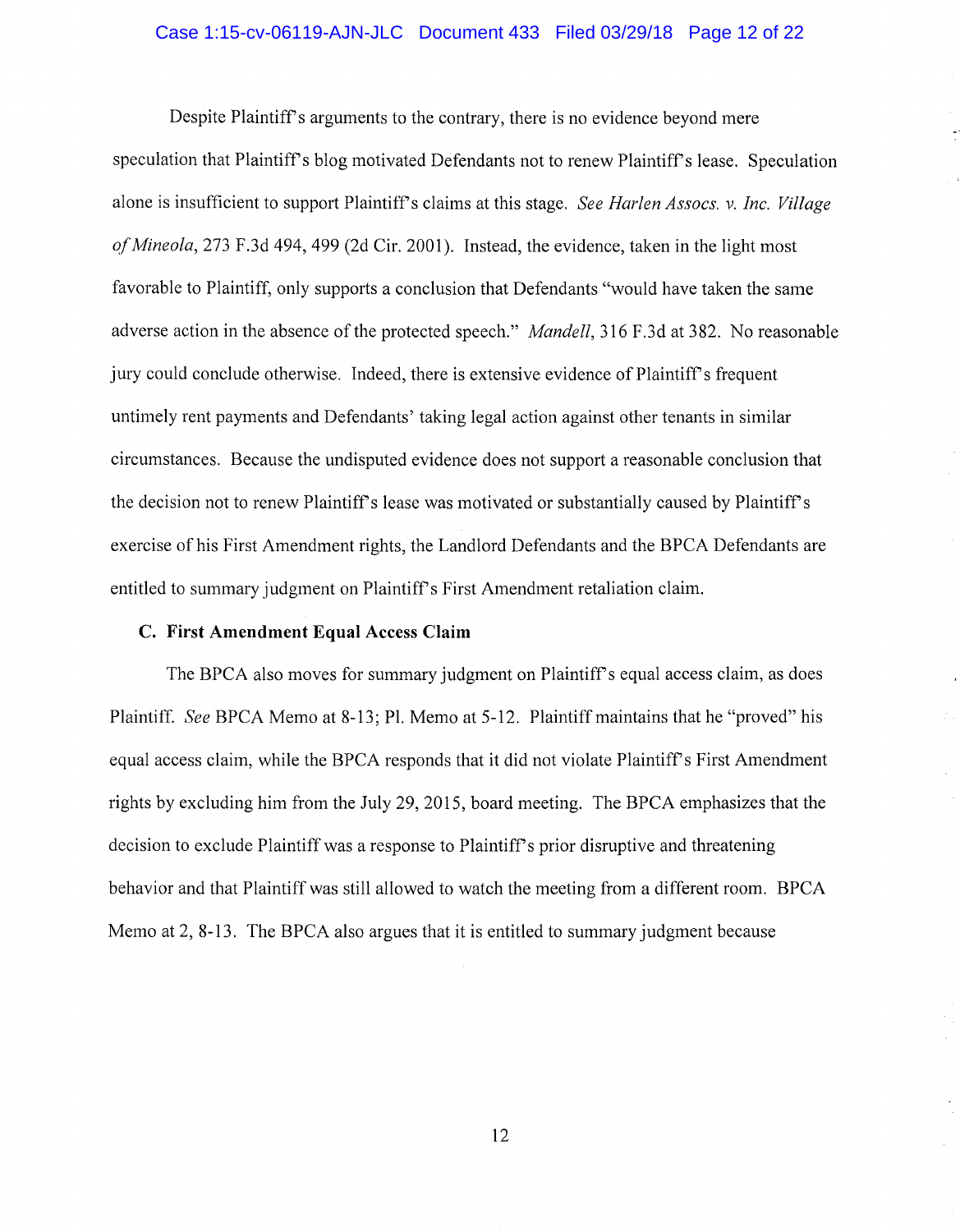#### Case 1:15-cv-06119-AJN-JLC Document 433 Filed 03/29/18 Page 13 of 22

Plaintiff's exclusion from the July 29, 2015, board meeting was not the result of an official policy or custom, as required to impose liability on the BPCA.<sup>3</sup>*See* BPCA Memo at 13-17.

A municipal entity can be sued under  $\S$  1983 if its "policy or custom, whether made by its lawmakers or by those whose edicts or acts may fairly be said to represent official policy, inflicts the injury." *Monell v. Dep 't of Soc. Servs.,* 436 U.S. 658, 694 (1978). The same law applies to public benefit corporations. *See Estes-El v. State Dep* 't *of Motor Vehicles Office of Admin. Aqjudication Traffic Violation Bureau,* 95 Civ. 3454, 1997 WL 342481, at \*4 (S.D.N.Y. June 23, 1997). "Where the contention is not that the actions complained of were taken pursuant to a local policy that was formally adopted or ratified but rather that they were taken or caused by an official whose actions represent official policy, the court must determine whether that official had final policymaking authority in the particular area involved." *Jeffes v. Barnes*, 208 F.3d 49, 57 (2d Cir. 2000). Courts look to state law in determining whether the official in question possessed final policymaking authority. *Id.* The Second Circuit has "explicitly rejected the view that mere exercise of discretion [is] sufficient to establish municipal liability." *Anthony v. City of New York,* 339 F.3d 129, 139 (2d Cir. 2003). "[W]hen a subordinate's decision is subject to review by the municipality's authorized policymakers, they have retained the authority to measure the official's conduct for conformance with their policies." *City of St. Louis v. Praprotnik,* 485 U.S. 112, 127 (1988) (plurality opinion) (emphasis omitted). "Where a plaintiff relies ... on the theory that the conduct of a given official represents official policy, it is incumbent on the plaintiff to establish that element as a matter of law. *Jeffes*, 208 F.3d at 57-58;

<sup>&</sup>lt;sup>3</sup> The BPCA further argues that for the same reason, summary judgment should be entered in favor of Serpico, in his official capacity, on the equal access claim. *See* BPCA Memo at 13, 17 n.13. Because the operative complaint, Dkt. No. 85, lists "Robert Serpico, an individual," as a defendant and does not assert claims against Serpico in his official capacity, the Court does not consider that argument.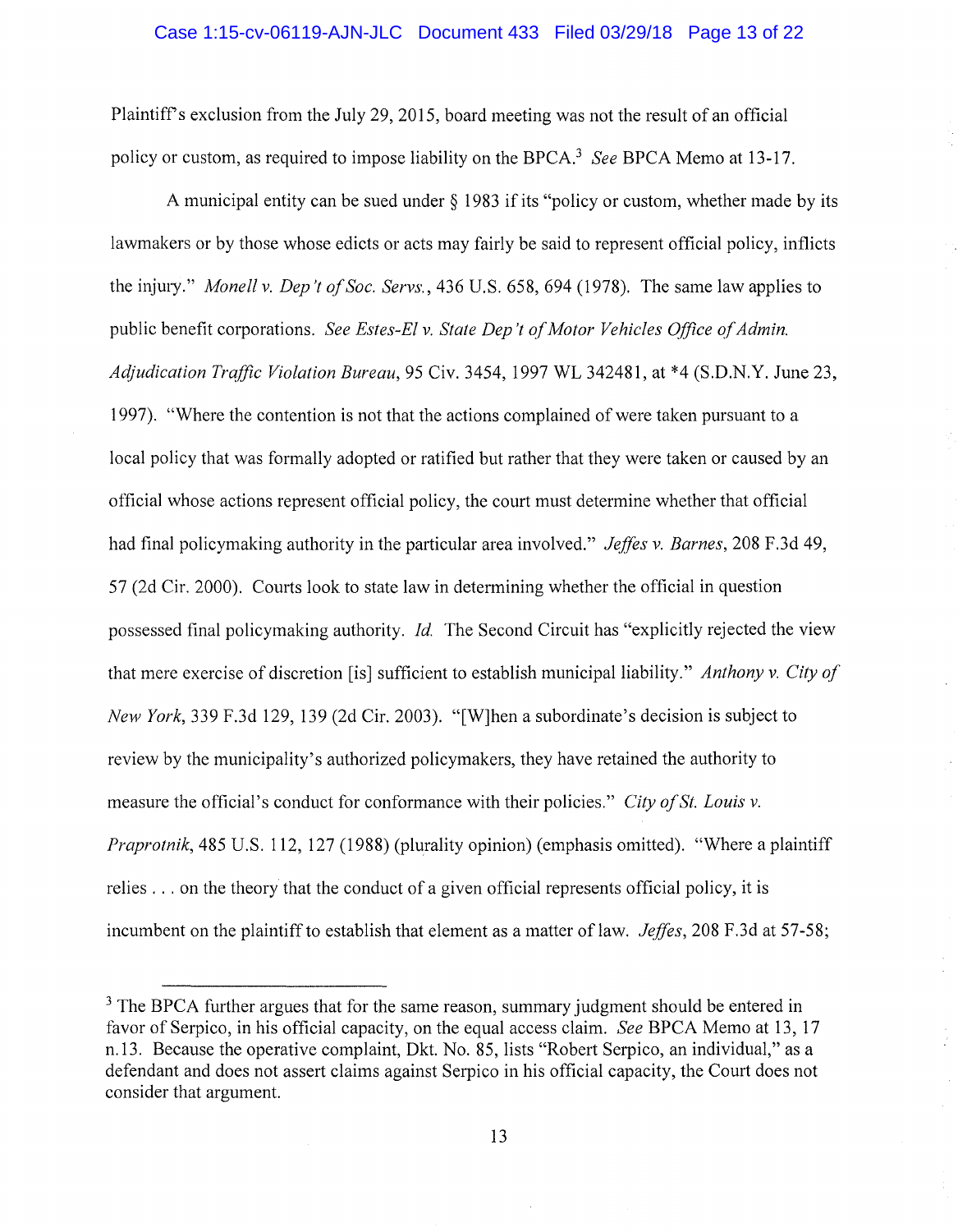*see also Roe v. City of Waterbury,* 542 F.3d 31, 37 (2d Cir. 2008) (stating that, when a plaintiff "seeks to hold a municipality liable for a single decision by a municipal policymaker, the plaintiff must show that the official had final policymaking power" (internal quotations omitted)).

New York law establishes the BPCA as a public benefit corporation. N.Y. Pub. Auth. Law  $\S$  1973(1). The law provides that the BPCA shall consist of seven members. N.Y. Pub. Auth. Law§ 1973(1). A majority of the members of the BPCA "shall constitute a quorum for the transaction of any business or the exercise of any power or function of the authority." N.Y. Pub. Auth. Law § 1973(7). Still, the BPCA "may delegate to one or more of its members, or to its officers, agents or employees, such powers and duties as it may deem proper." N.Y. Pub. Auth. Law § 1973(7).

There is no evidence that the officials who decided to deny Plaintiff entry to the July 2015 board meeting had final policymaking authority. Mehiel, Chairman and CEO of the BPCA, made the decision to exclude Plaintiff from the BPCA board meeting after concluding "that Plaintiff posed a threat to public safety, the orderly conduct of BPCA board meetings, and the smooth continued operations of the BPCA." Mehiel Deel. ~ 13; *see also* McCabe Depo. at 32:24-33:3 (McCabe stating that Mehiel told security to exclude Plaintiff from BPCA offices); *619115* Email from Mehiel (instructing security to ban Plaintiff from the BPCA office). According to Mehiel, the "BPCA board could have, if it so chose, reviewed [Mehiel's] decision." Mehiel Decl.  $\P$  16. The record contains no evidence to contradict that assertion. Although, as Plaintiff points out, *see* Dkt. No. 396 (Pl. BPCA Opp.) at 11, New York law allows the BPCA board to delegate "powers and duties as it may deem proper," there is no evidence that the BPCA in fact delegated to Mehiel the power to exclude individuals from board meetings. Similarly,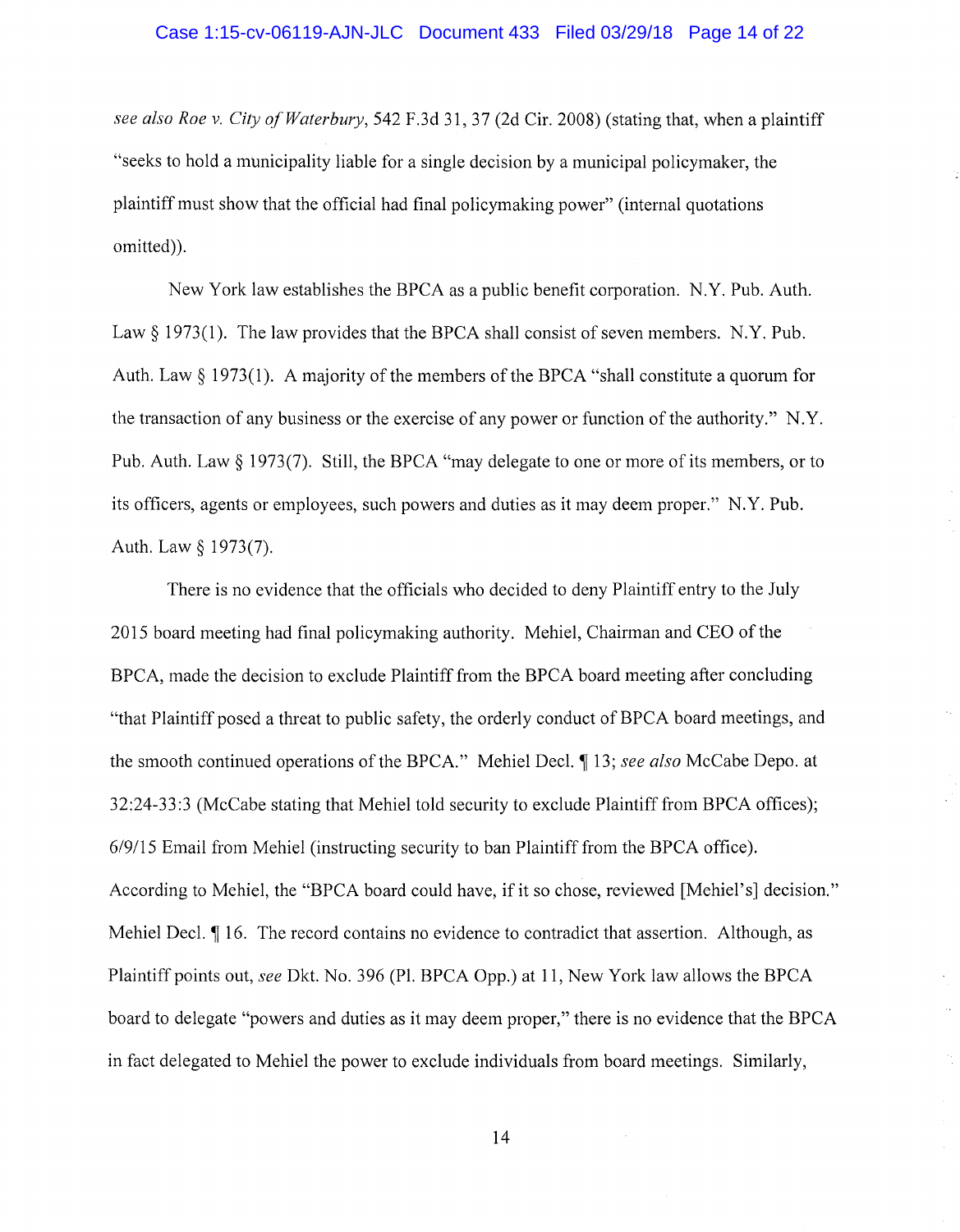#### Case 1:15-cv-06119-AJN-JLC Document 433 Filed 03/29/18 Page 15 of 22

that Mehiel was both Chairman of the Board and CEO, *see* Pl. BPCA Opp. at 11, does not on its own demonstrate that he had final policymaking power. Plaintiff's other argument—that the BPCA failed to train anyone on the New York Open Meeting Law, document retention, or ethics, *see* Pl. BPCA Opp. at 11-12—is not relevant to the question whether Plaintiff's exclusion from the July 2015 board meeting represented official policy.

Because the undisputed evidence shows that Mehiel's decision to exclude Plaintiff was "subject to review" by the BPCA board, *Praprotnik,* 485 U.S. at 127, the record does not support a conclusion that Mehiel had "final policymaking authority," *Jeffes,* 208 F.3d at 57.

## **III. PLAINTIFF'S REQUEST FOR SANCTIONS**

Plaintiff alleges an "egregious pattern of spoliation by all defendants" and requests sanctions pursuant to Federal Rule of Civil Procedure 37 or the Court's inherent powers. Pl. Memo at 19-22. Specifically, Plaintiff alleges that (1) Defendants deleted emails, including an email from Serpico to Rossi that Serpico's secretary, Linda Soriero, witnessed; (2) the BPCA engaged in witness tampering by firing that secretary after she began to assist Plaintiff in this case; and (3) Serpico's counsel inappropriately instructed Serpico not to answer certain questions during his deposition. Pl. Memo at 19-20. As a sanction, Plaintiff seeks entry of summary judgment or default judgment against Defendants. *See* Pl. Memo at 21-22.

Federal Rule of Civil Procedure 37 provides that, "[i]f electronically stored information that should have been preserved ... is lost because a party failed to take reasonable steps to preserve it, and it cannot be restored or replaced through additional discovery," the court may, "upon finding prejudice to another party from loss of the information, ... order measures no greater than necessary to cure the prejudice." Fed. R. Civ. Proc. 37(e)(l). In addition, "upon funding that the party acted with the intent to deprive another party of the information's use in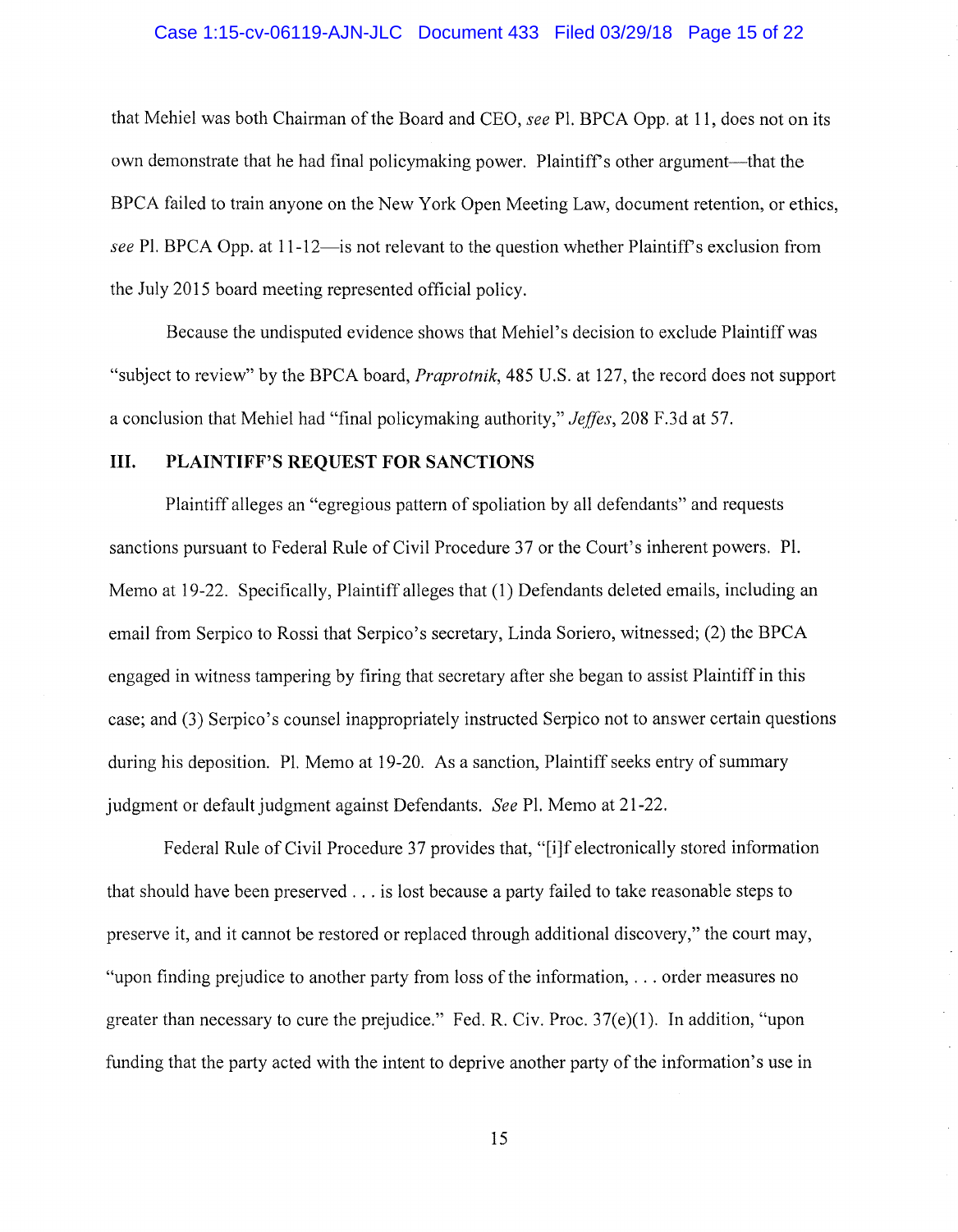### Case 1:15-cv-06119-AJN-JLC Document 433 Filed 03/29/18 Page 16 of 22

the litigation," the court may "presume that the lost information was unfavorable to the party [or]  $\dots$  dismiss the action or enter a default judgment."<sup>4</sup> Fed. R. Civ. Proc. 37(e)(2).

"[D]ismissing a complaint or entering judgment against a defendant[] are severe sanctions, but they may be appropriate in 'extreme situations,' as 'when a court finds willfulness, bad faith, or any fault on the part of the' noncompliant party." *Guggenheim Capital, LLC v. Birnbaum,* 722 F.3d 444, 450-51 (2d Cir. 2013) (quoting *Bobal v. Rensselaer Polytechnic Inst.,* 916 F.2d 759, 764 (2d Cir. 1990)).

The Court declines to impose sanctions on Defendants. As an initial matter, Plaintiff's contention that the BPCA engaged in witness tampering is mere speculation and lacks any evidentiary support. Moreover, sanctions are not warranted against Serpico or the BPCA as a result of their attorney's instruction to not answer certain questions during Serpico's deposition. Counsel stated on the record his basis for directing Serpico not to answer those questions. *See*  Greer Ex. H (Serpico Depo.) at  $31:18-33:22$ . Finally, although there is evidence that some of the Landlord Defendants' emails were deleted, the BPCA Defendants produced copies of those emails. Those emails thus *can* "be restored or replaced through additional discovery." Fed. R. Civ. Proc. 37(e). To the extent that Plaintiff believes that a "smoking gun" email was deleted and not produced by either group of Defendants, there is simply no basis to conclude that such an email existed. The only evidence Plaintiff cites is Soriero's statement that she saw an email between Serpico and Rossi discussing Plaintiff. However, assuming arguendo that the Court

<sup>&</sup>lt;sup>4</sup> Plaintiff argues that sanctions are appropriate pursuant to Federal Rule of Civil Procedure 37(c). *See* Pl. Memo at 20-21. Rule 37(c) provides for sanctions if a party "fails to provide information or identify a witness as required by Rule 26(a) or (e)." However, the heart of Plaintiff's request is the argument that Defendants deleted emails, to which Rule 37(e), which provides for sanctions if a party fails to preserve electronically stored information, is more applicable.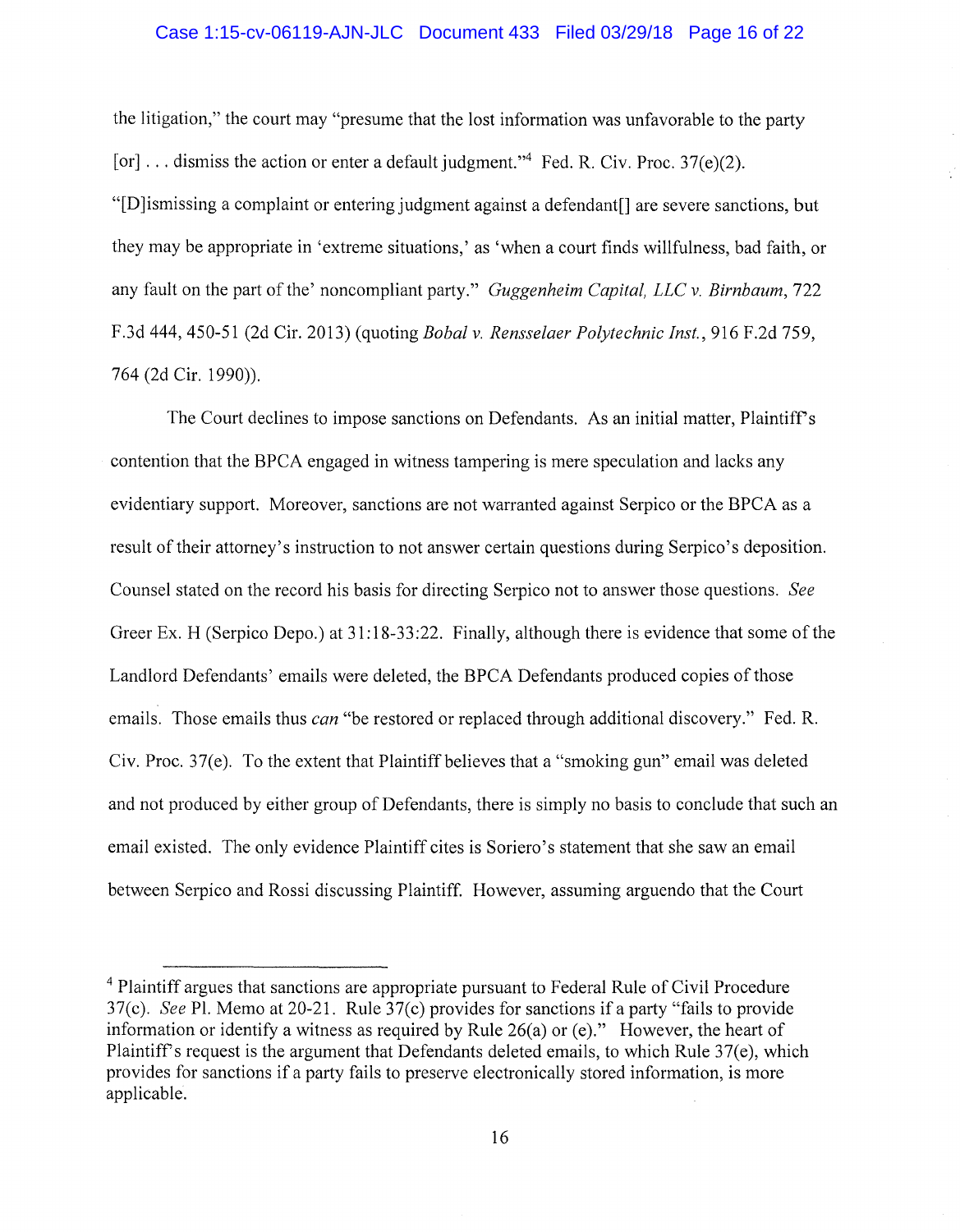should consider Soriero's statement, the record contains no details regarding the alleged "smoking gun" email. It is thus quite possible that the May 2014 email between Serpico and Rossi was the one Soriero was alluding to. In any event, Plaintiff has not demonstrated "willfulness, bad faith, or any fault" on the part of Defendants that would justify the "severe" sanction of the entry of summary or default judgment. Plaintiff's request for sanctions is denied.

## **IV. PLAINTIFF'S REQUEST TO REINSTATE MEHIEL AND SERPICO AS DEFENDANTS**

In its September 30, 2016 Order, the Court explained that Plaintiff had included "no allegations in the complaint that either [Mehiel or Serpico] had a role in excluding Greer from the [July 2015 board] meeting." Dkt. No. 177 at 12. Accordingly, the Court granted the motion to dismiss the First Amendment equal access claim against those individuals. *See id.* 

Plaintiff now requests that his First Amendment equal access claim be reinstated against Mehiel and Serpico. Pl. Memo at 6. Plaintiff appears to cite to Federal Rule of Civil Procedure 60(b) in support of his request. *See* Pl. Memo at 6 & n.4. However, Rule 60(b) is not applicable here because the Court's decision regarding Defendants' motions to dismiss is not a final order. *See Glendora v. Malone,* 165 F.R.D. 42, 43 (S.D.N.Y. 1996) (stating that an order dismissing certain defendants is not final, "unless the court makes the findings contemplated by Fed. R. Civ. P. 54(b) and enters partial final judgment as to those parties").

Alternatively, if Plaintiff's argument is construed as a motion for reconsideration of the Court's September 30, 2016 Order, it is untimely. *See McDowell v. Eli Lilly* & *Co.,* No. 13 Civ. 3786, 2015 WL 4240736, at \*1 (S.D.N.Y. July 13, 2015) ("Under Local Civil Rule 6.3, 'a notice of motion for reconsideration or reargument of a court order determining a motion shall be served within fourteen (14) days after the entry of the Court's determination of the original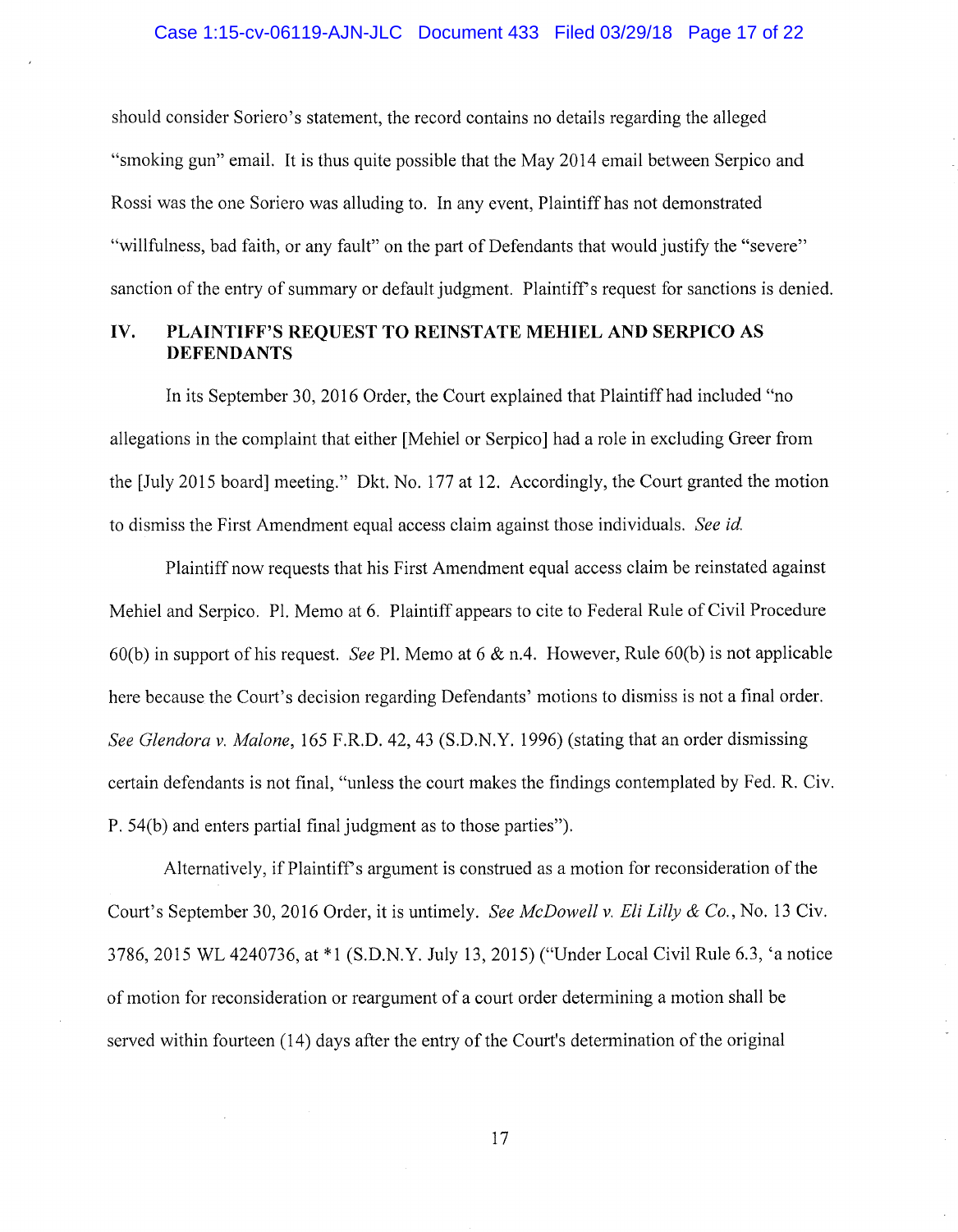#### Case 1:15-cv-06119-AJN-JLC Document 433 Filed 03/29/18 Page 18 of 22

motion, or in the case of a court order resulting in a judgment, within fourteen (14) days after the entry of the judgment.'" (quoting Local Civil Rule 6.3)).

Finally, to the extent that Plaintiff is seeking to amend his complaint under Federal Rule of Civil Procedure 15, that request is denied. As an initial matter, the Court notes that Plaintiff previously sought to amend his complaint for a third time to clarify other claims, and the Court denied that request because Plaintiff had chosen not to amend his complaint in response to Defendants' motions to dismiss. *See* Dkt. No. 192; *see also* Dkt. No. 221. In any event, at this point, Plaintiff has already amended his complaint twice, discovery has been completed, and all parties have moved for summary judgment. To allow Plaintiff to amend his complaint now would unduly delay this litigation. Although some of the discovery regarding Serpico's and Mehiel's alleged involvement in Plaintiff's exclusion from the board meeting undoubtedly would overlap with some of the discovery that has already occurred, additional discovery, at least as to Serpico's role, would likely be needed. Indeed, there is no evidence in the record that Serpico was involved in the decision to exclude Plaintiff from the meeting, thus suggesting that amendment as to the claim against Serpico would be futile. *See McCarthy v. Dun* & *Bradstreet Corp.,* 482 F.3d 184, 200 (2d Cir. 2007) ("A district court has discretion to deny leave [to amend] for good reason, including futility, bad faith, undue delay, or undue prejudice to the opposing party."). Moreover, Mehiel has raised the defense of qualified immunity, Dkt. No. 400 (BPCA Opp. to P) at 19-21, a question that the parties would likely need an opportunity to brief. Given the late stage of litigation, the Court denies Plaintiff leave to amend his complaint.

### **V. SEALING REQUESTS**

The parties also make several sealing requests.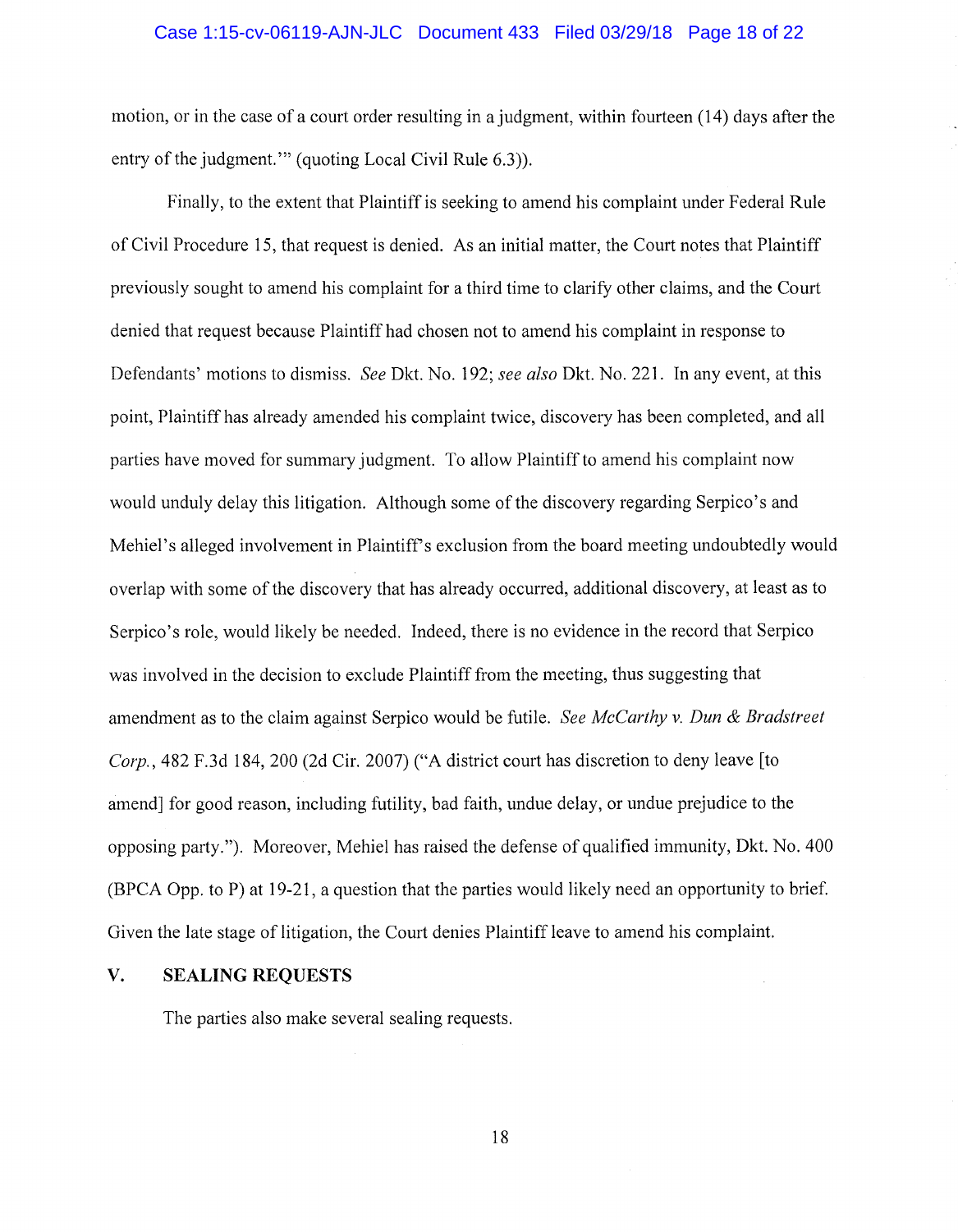#### Case 1:15-cv-06119-AJN-JLC Document 433 Filed 03/29/18 Page 19 of 22

The BPCA Defendants request that Exhibits 1 and 2 to the Declaration of Shari Hyman, Dkt. No. 376, be filed in redacted form to protect the identities and personal information of third parties. That request is granted. Those documents already appear on the docket in redacted form and shall remain on the docket in that form. Within three weeks of the date of this Order, the BPCA Defendants shall file unredacted versions of those exhibits under seal.

The BPCA Defendants have also requested to file under seal certain documents and testimony that Plaintiff has produced and designated as "Confidential." Specifically, Plaintiff informed the BPCA Defendants that he wanted to maintain the following exhibits under seal: Exhibits 2, 9, 10, 15, 16, 17, 19, 20, 21, 22, 23, and 24 to the Declaration of Michael Tremonte, Dkt. No. 373. There does not appear to be any valid reason to file those documents under seal. As the BPCA Defendants point out, Exhibits 15 and 16 have already been filed publicly in this case. Accordingly, the BPCA Defendants are instructed to file the exhibits at issue on the public docket within three weeks of the date of this Order.

Furthermore, on July 20, 2017, Plaintiff informed the Court that Docket Numbers 381-1, 381-3, 381-5-filed by the Landlord Defendants-revealed Plaintiff's bank account information. Dkt. No. 407. The Court ordered that the exhibits be temporarily sealed. Dkt. No. 408. On July 24, 2017, the BPCA Defendants informed the Court that Docket Number 381-5, filed by the Landlord Defendants and which the Court had temporarily sealed, was the same as Docket Number 373-5, filed by the BPCA Defendants. Dkt. No. 409. Accordingly, the Court temporarily sealed Docket Number 373-5. Dkt. No. 411.

The Landlord Defendants have since acknowledged that redactions to Docket Numbers 381-1 and 381-3 are necessary to protect Plaintiff's bank account information. Accordingly, the Landlord Defendants' request to file redacted versions of 381-1 and 381-3 on the public docket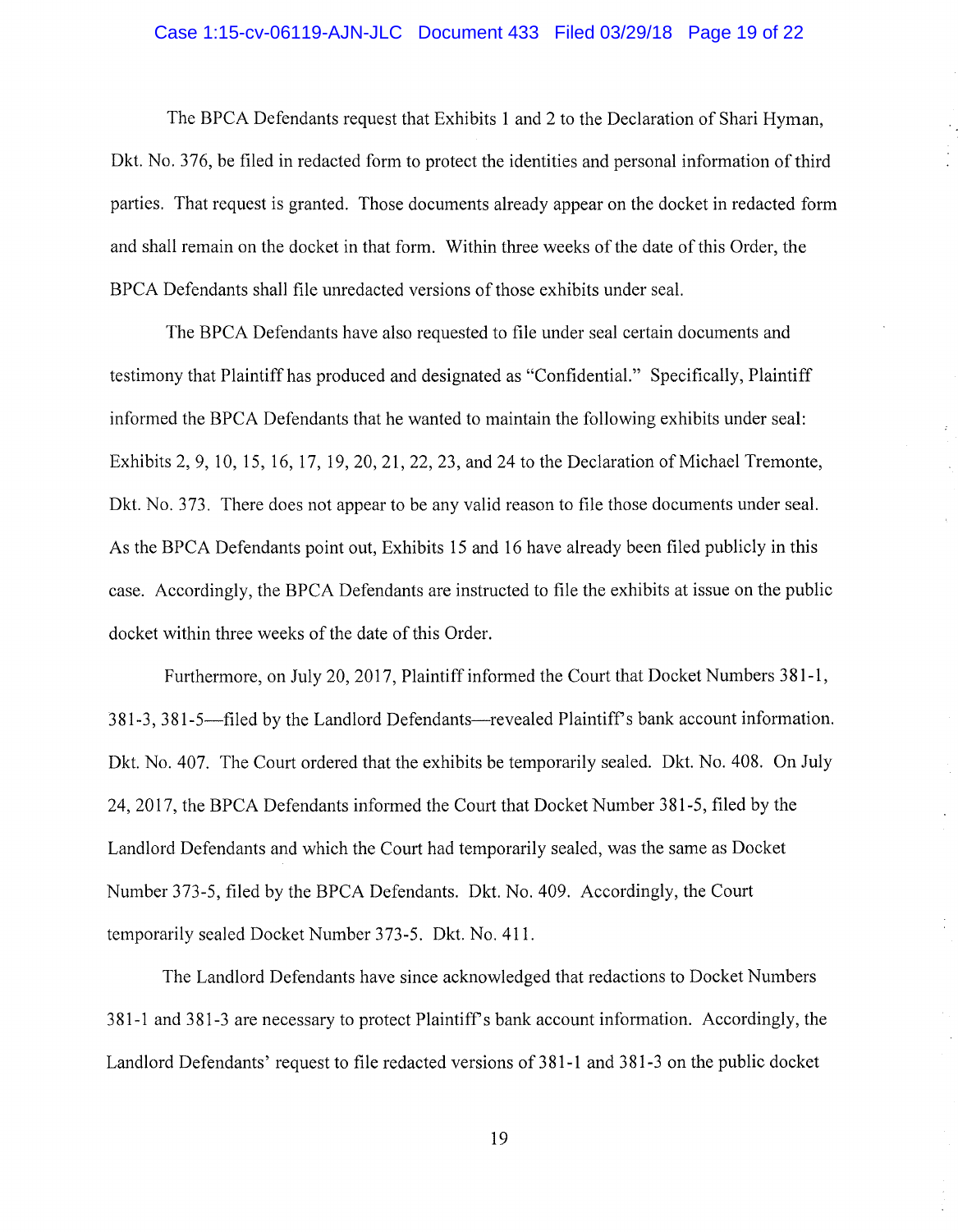#### Case 1:15-cv-06119-AJN-JLC Document 433 Filed 03/29/18 Page 20 of 22

is granted. Within three weeks of the date of this Order, the Landlord Defendants shall file redacted versions of those exhibits on the public docket. The unredacted versions of 381-1 and 381-3 shall be filed and remain under seal. Document 381-5 does not, however, include any bank account information. Accordingly, the temporary seal on Docket Numbers 381-5 and 373- 5 is lifted. Within three weeks of the date of this Order, the Landlord Defendants shall file unredacted versions of 381-5 and 373-5 on the public docket.

In his July 20, 2017 letter, Plaintiff also stated that 381-4, 381-9, 381-17, 381-19, 381-25, 381-26, 381-27, 381-29, 381-30, and 404-6 were classified as "Confidential" and should not have been filed on the public docket. Dkt. No. 407. The Court ordered that the exhibits be temporarily sealed. Dkt. No. 408.

Similarly, at Plaintiff's request, the Landlord Defendants requested to file under seal the following exhibits: Exhibits 5, 6, 7, 9, 10, 11, 12, 13, 14, 15, 17, 20, 58, 62, 64, 65, 66, and 67 to the Declarations of Stephen Rossi and Deborah Riegel, Dkt. Nos. 381 & 383. The Landlord Defendants also requested to seal certain documents that quote from the "Confidential" documents, specifically: the memorandum of law in support of their motion for summary judgment, Dkt. No. 380; the 56.1 statement of material facts, Dkt. No. 382; Stephen Rossi's declaration, Dkt. No. 381; and Deborah Riegel's declaration, Dkt. Nos. 383.

Since making that sealing application essentially on Plaintiff's behalf, the Landlord Defendants have acknowledged that some redactions to those exhibits are necessary to protect Plaintiff's bank account number. There does not appear to be any other basis to redact or file under seal the documents identified by Plaintiff. Accordingly, within three weeks of the date of this Order, the Landlord Defendants shall file all exhibits and documents that were the subject of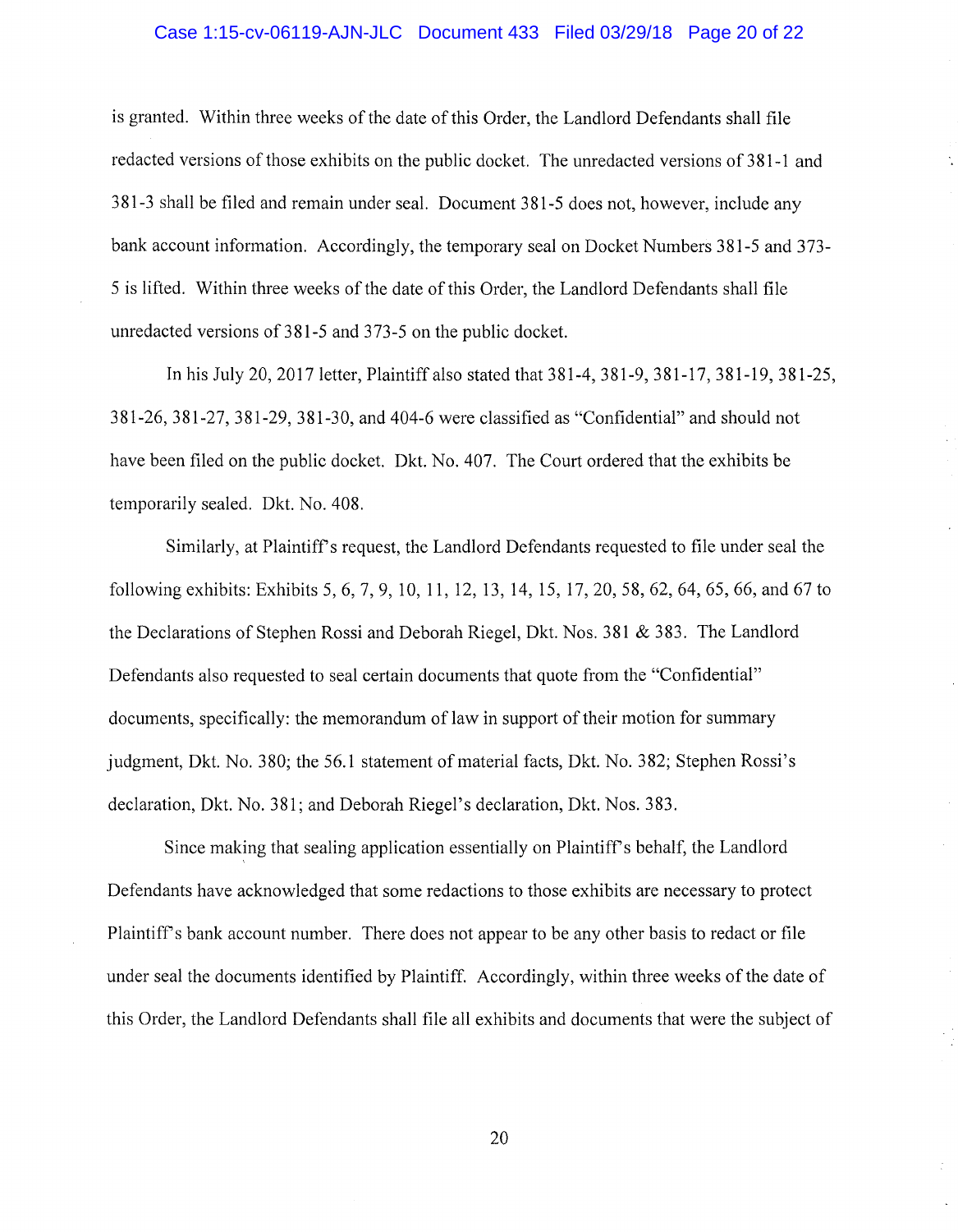### Case 1:15-cv-06119-AJN-JLC Document 433 Filed 03/29/18 Page 21 of 22

the sealing application on the public docket, with only Plaintiff's bank account information redacted as necessary.

Finally, Plaintiff has requested that several of his own exhibits be filed under seal. As to the exhibits to his memorandum of law in support of his motion for summary judgment, Dkt. No. 367, Plaintiff complains that Exhibits B, D, J, T, U, W, X, zD, and zE "would be embarrassing and harmful to [his] reputation." Although some of the exhibits may harm Plaintiff's reputation by demonstrating that he failed to pay rent in a timely manner or was thought to be a security threat, those issues are at the core of this case. Accordingly, Plaintiff's request to seal those documents because they may damage his reputation are denied. However, Exhibits T, U, and W appear to contain banking information for Plaintiff. Those exhibits should thus be filed in redacted form, with the banking information removed. Within three weeks of the date of this Order, Defendants<sup>5</sup> shall file on the public docket Exhibits B, D, J, X, and  $zE$  and a redacted version of Exhibits T, U, and W. In addition, the Court is in receipt of only a redacted version of Exhibit zD. To fully evaluate whether the redactions are necessary, Plaintiff shall submit via email a clean, unredacted version of Exhibit zD to the Court within three weeks of the date of this Order.

For other exhibits to his motion for summary judgment (Exhibits A, F-M, 0-V, Y), Plaintiff makes no argument why they should be sealed and states that if the Court decides that the exhibits are "not worthy of being sealed," he "will not contest that decision." Similarly, Plaintiff requests that Exhibits 1-11, 13-16, and 19 to his declaration in opposition to the Landlord Defendants' motion for summary judgment, Dkt. No. 399, be filed under seal, but he

<sup>&</sup>lt;sup>5</sup> Because Plaintiff is pro se, the Court requests that Defendants file the documents at issue on the docket.